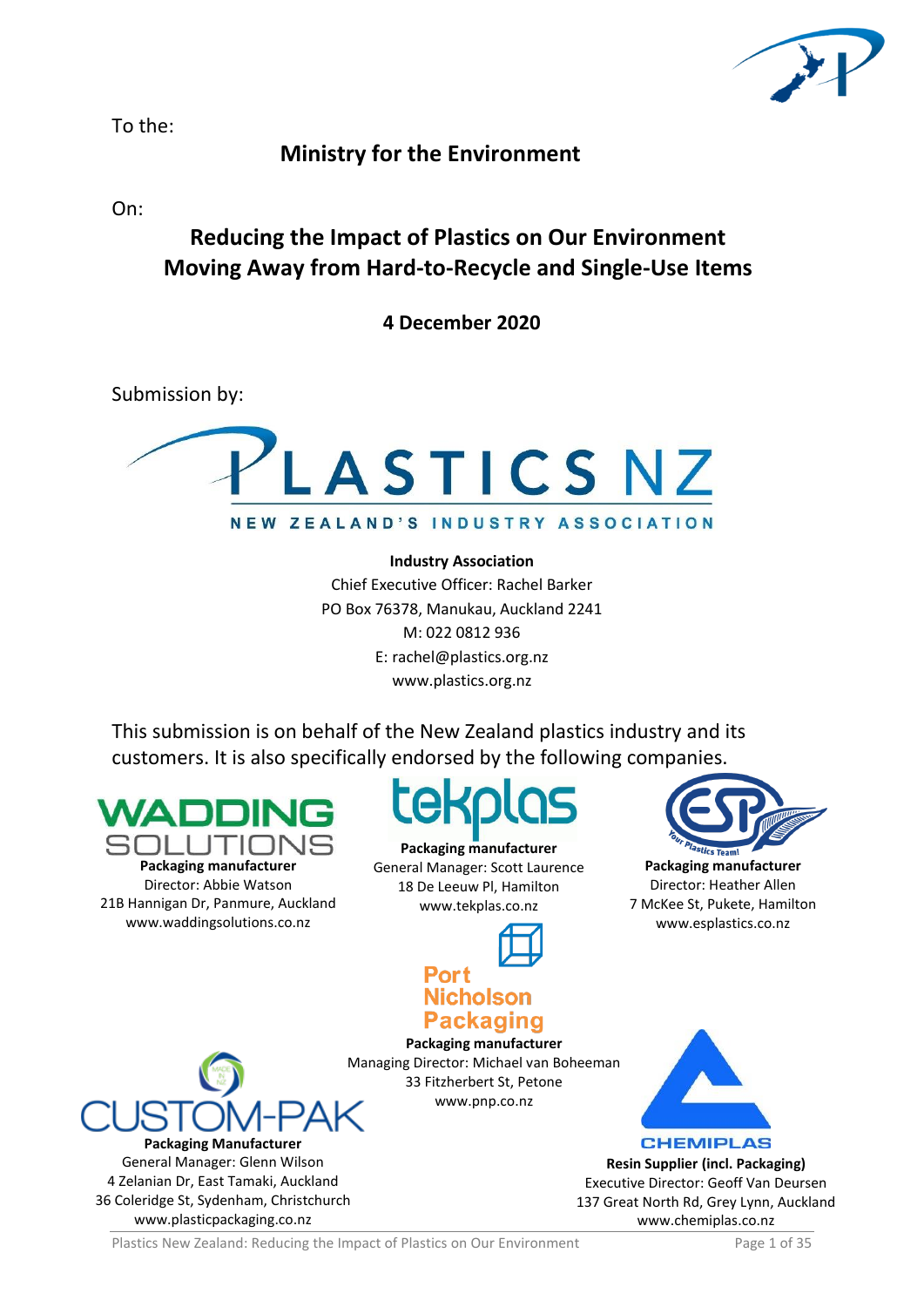

# 1 Introduction:

Plastics New Zealand is the trade organisation representing the New Zealand plastics industry. Our Membership comprises over 190 businesses including manufacturers, suppliers, recyclers (reprocessors), brand-owners and consultants to the industry. The industry has a broad range of company sizes from very large corporates to small enterprises.

Our Members are impacted by all aspects of this consultation. As specific Members will experience different impacts from the proposals, particularly in relation to the economic impacts, we have recommended that individual companies also make their own submissions. Some of the companies endorsing this submission may also send in their own to cover off specific points.

Please also see the separate submission from our EPS Sector Group detailing the specific impacts of the proposed blanket ban on EPS packaging.

Plastics NZ would welcome the opportunity to discuss our submission with MfE in more detail and will also engage directly with the relevant Ministers regarding certain elements of these proposals.

# 2 Our Approach to this Consultation

This scope of this consultation is very broad, covering three entire categories of material application and Single-Use Products (SUP). As the review of the consultation document was carried out, it was apparent that some significant assumptions were made from combining the analysis of material phaseouts and SUP bans together, as though they can be treated the same way. This is not the case as the impacts are different for each class, and sometimes sub-class, of material.

The following feedback on the consultation is therefore divided into categories with each of the materials and SUPs considered separately. This ensures that the information is clear, and the analysis is not confused by combining opposing impacts.

# 3 Problem Description

# **Q1: Do you agree with the description in this document of the problems with hard-to-recycle plastic packaging and single-use plastic items? If not, why?**

In part only. The consultation presents an oversimplified view of the problem and does not adequately consider all aspects of the issues at hand. A number of substantive errors are also made.

We do not agree with designation of the EPS packaging used in cold chain supply chains & as protective packaging as 'difficult to recycle'.

# 3.1 Narrow Focus

The discussion of a 'low waste future' without linkage to a low-emissions circular economy shows a narrow focus. Without the low emissions component built firmly into the strategy there is a real risk of unintended environmental harm. This is evidenced by focusing on plastic materials and single-useplastic items rather than all single-use packaging and assisting people to move away from singleserve convenience.

# 3.2 EPS is not always 'difficult to recycle'

The consultation presents an oversimplified view of the problem and lumps kerbside collected rigid polystyrene together with takeaway containers and EPS packaging used for product protection and in cold-chain supply lines. Please see the Plastics NZ EPS Sector Group submission for additional details on this matter. In summary however: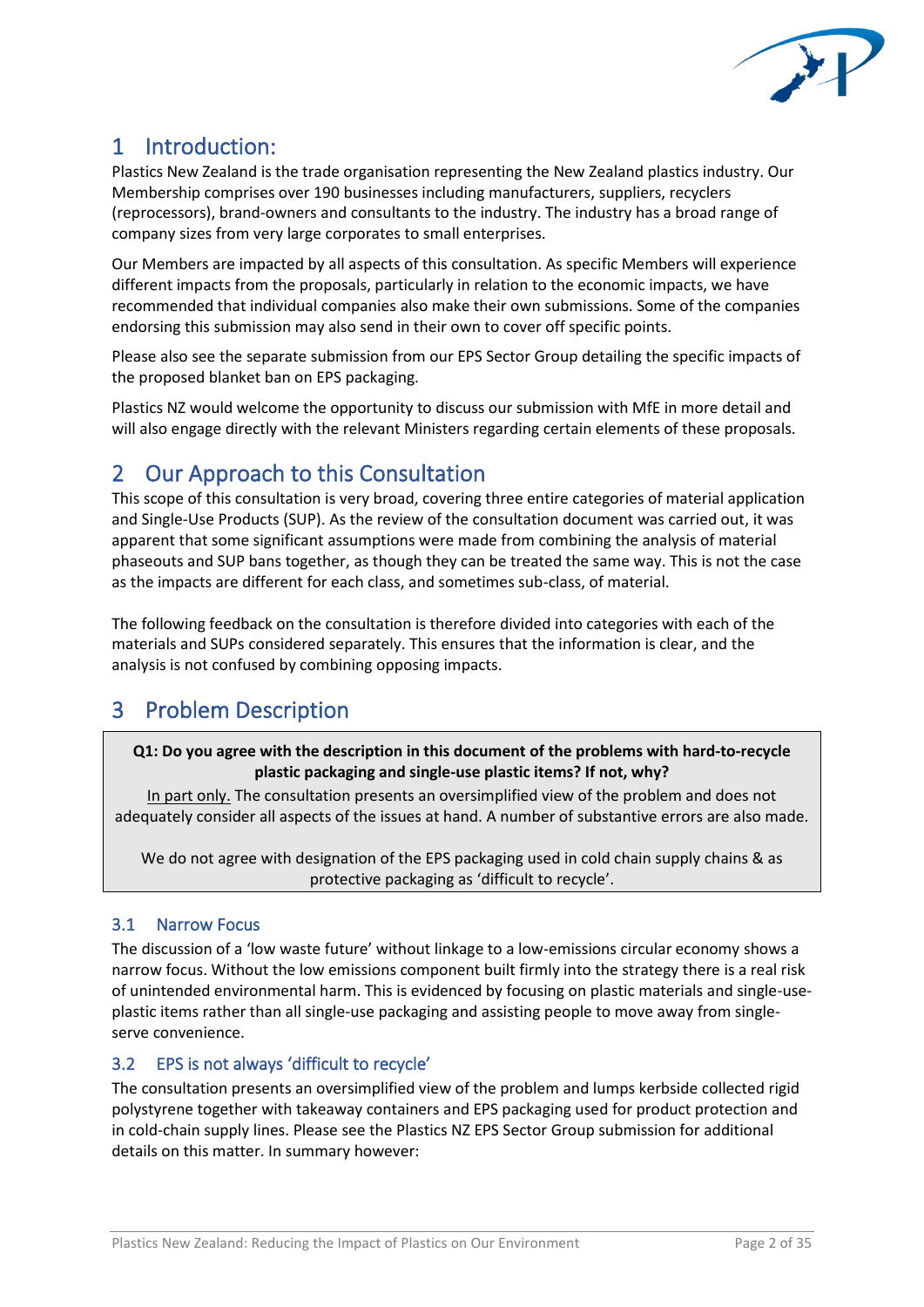

- There is no problem finding offshore markets for polystyrene if the material is separated and in sufficient quantity. It is a valuable material with many uses. As an example, Plastics News shows post-consumer polystyrene pellet as having a value of \$2.11NZD/kg, 70% higher than the value of coloured HDPE<sup>1</sup>.
- The NZ EPS manufacturers prevented over 150,000 cubic metres of polystyrene going to landfill in 2019 (1,200 tonnes) through their recycling efforts and are actively increasing this in 2020. A large portion of this material went back into NZ-made EPS products rather than offshore.
- There is plenty of scope for Extended Producer Responsibly (EPR) or product stewardship for the packaging materials used in cold-chain supply lines and for protective packaging.

## 3.3 Plastic as a 'major source of pollution'

We acknowledge that there is an issue with leakage and littering of plastics into our ecosystem. A significant amount of work needs to occur to resolve the issues with infrastructure, littering and our linear economy.

The consultation document implies a strong link between the types of plastics used and the amount of plastic pollution in the environment. This link is tenuous at best.

Moving away from difficult-to-recycle materials in the NZ plastics economy will assist with improving sorting and recycling of NZ plastics. However, phasing out of materials is extremely unlikely to change behaviours and reduce the amount of pollution as this does not address the root causes of the leakage and littering. Work programmes are instead needed to prevent leakage from our waste management systems, to enforce littering bylaws, and to clean-up existing leakage from substandard land-fill sites.

#### **Recommendation #1:**

Implement work programmes focused on preventing leakage from our waste management systems, enforce littering bylaws, and to clean up existing materials leaked from substandard landfill sites.

## 3.4 Plastics and Climate Change

The consultation draws some erroneous conclusions regarding plastics and climate change. The statement *The plastics industry's consumption of oil is projected to increase to 20 per cent of total annual oil production by 2025* is based off a report from the World Economic Forum<sup>2</sup> which in turn references the IEA, World Energy Outlook 2014<sup>3</sup> report. As the worlds understanding of issues around climate change and plastics have increased, there have been significant changes over the last five years. Review of more recent reports indicates that plastics are approximately 44% of petrochemicals market with the rest being nitrogen fertilisers and other chemical products<sup>4</sup>. Chemical feedstocks increase from 12% of total oil demand in 2017 to 16% in 2050<sup>5</sup>. With 44% contribution the plastics industry's consumption of oil is therefore approximately 7% of total oil demand in 2050, not 20%.

[petrochemicals,](https://www.iea.org/reports/the-future-of-petrochemicals) Figure 2.3

<sup>1</sup> <https://www.plasticsnews.com/resin/currentPricing/recycled-plastics>

<sup>2</sup> World Economic Forum 2016 *The New Plastics Economy: Rethinking the future of plastics, Geneva*  [http://www3.weforum.org/docs/WEF\\_The\\_New\\_Plastics\\_Economy.pdf](http://www3.weforum.org/docs/WEF_The_New_Plastics_Economy.pdf)

<sup>&</sup>lt;sup>3</sup> IEA (2014), World Energy Outlook 2014, IEA, Pari[s https://www.iea.org/reports/world-energy-outlook-2014](https://www.iea.org/reports/world-energy-outlook-2014) <sup>4</sup> IEA (2018), The Future of Petrochemicals, IEA, Paris [https://www.iea.org/reports/the-future-of-](https://www.iea.org/reports/the-future-of-petrochemicals)

<sup>5</sup> IEA (2018), The Future of Petrochemicals, IEA, Paris, Figure 4.6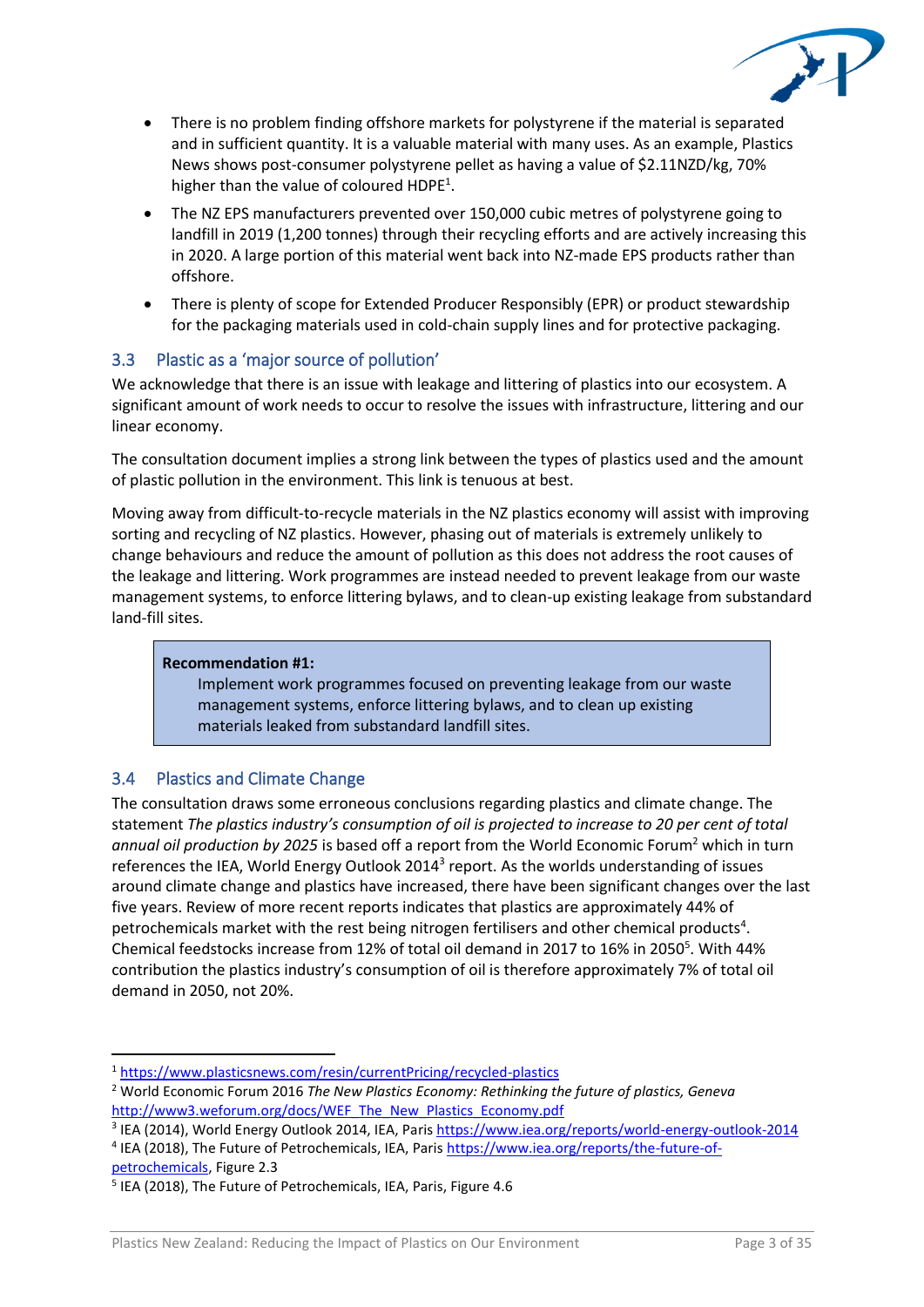

The claim that *plastics will be responsible for up to 15 per cent of the total 'carbon budget' by 2050* references Geyer, Jambeck and Law  $(2017)^6$ . This report does not discuss this matter. The author perhaps meant to reference the 2019 *Plastic and Climate<sup>7</sup>* report from CIEL which claims that plastics could reach 10-13% of the carbon budget remaining to ensure temperatures remain at or below a 1.5<sup>o</sup>C rise. This report obfuscates plastics with petrochemicals calling into question the veracity of the basic data. It also ignores the impact of moving from plastic to alternative materials. Plastic is strong and lightweight. Alternative materials are nearly always thicker and heavier. A report by Franklin Associates in 2018<sup>8</sup> showed that global warming potential would increase two to three times if plastic packaging was switched out for alternative materials.

Plastics are also a critical enabler of the technologies required to meet New Zealand's Zero Carbon 2050 goals. This includes the technology enabling renewable energy use for wind and solar and electric vehicles of all types.

#### **Recommendation #2:**

Stop looking at plastics in isolation and focusing on end-of-life only. All human activity has environmental impact. Start analysing impacts from a cradle-tocradle perspective for all materials or products within the system.

## 3.5 Problems with recyclability and design

The consultation document discusses the problems with recyclability and design. There are some errors within this:

- Polypropylene (PP, #5) has a very strong end market in New Zealand and is fully viable for onshore reprocessing.
	- o Discussions with our Members have shown that 5 of Plastics NZ's members could each utilise the entire volume of NZ's post-consumer PP packaging in a single product. One of these is actively looking at the option of importing post-consumer PP bales into NZ for reprocessing.
	- o Two of NZ's reprocessors are already recycling post-consumer PP onshore and a third will begin over the next few months.
- Both LDPE and PP have reasonably strong markets offshore if they are collected and sorted correctly. The issue here is not with the materials, but with NZ's waste management infrastructure.
- The statement that polystyrene is difficult to recycle due to limited offshore markets is incorrect, as discussed in Section 3.2. The challenge with rigid polystyrene is the separation and the quantity, not the offshore market.
- There is an error in the implication that EPS is carcinogenic. Please see EPS Sector Group submission for further discussion.

<sup>6</sup> Geyer, Roland & Jambeck, Jenna & Law, Kara. (2017). Production, use, and fate of all plastics ever made. Science Advances. 3. e1700782. 10.1126/sciadv.1700782.

https://www.researchgate.net/publication/318567844 Production use and fate of all plastics ever made <sup>7</sup> Plastics & Climate, The hidden costs of a plastic planet, CIEL [https://www.ciel.org/wp](https://www.ciel.org/wp-content/uploads/2019/05/Plastic-and-Climate-FINAL-2019.pdf)[content/uploads/2019/05/Plastic-and-Climate-FINAL-2019.pdf](https://www.ciel.org/wp-content/uploads/2019/05/Plastic-and-Climate-FINAL-2019.pdf)

<sup>&</sup>lt;sup>8</sup> Life Cycle Impacts of Plastic Packaging Compared to Substitutes in the United States and Canada, Franklin Associates for ACC, 2018, [https://plastics.americanchemistry.com/Reports-and-Publications/LCA-of-Plastic-](https://plastics.americanchemistry.com/Reports-and-Publications/LCA-of-Plastic-Packaging-Compared-to-Substitutes.pdf)[Packaging-Compared-to-Substitutes.pdf](https://plastics.americanchemistry.com/Reports-and-Publications/LCA-of-Plastic-Packaging-Compared-to-Substitutes.pdf)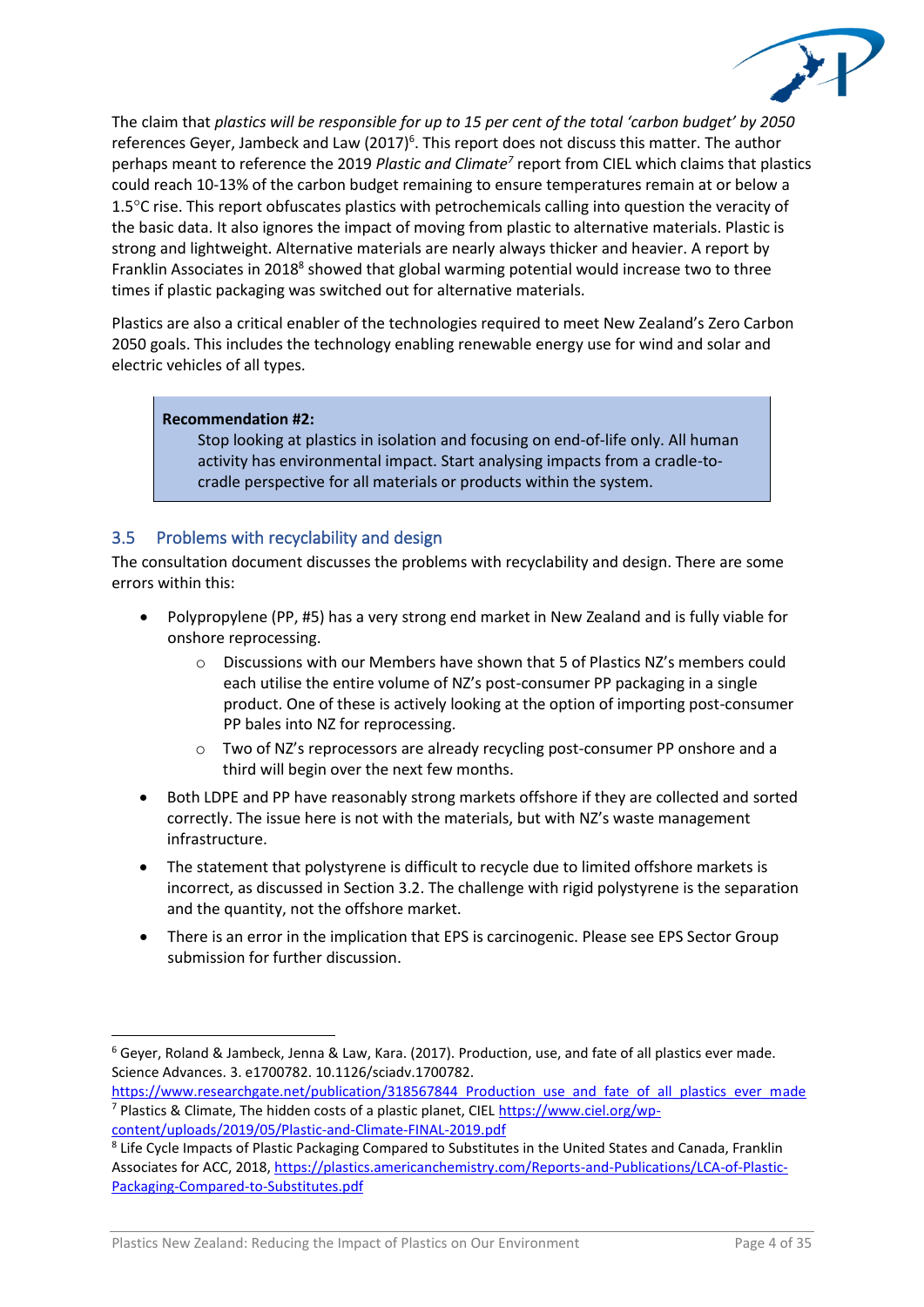

The discussion on single-use plastic items entirely misses the point that the main issues are with the 'single-use' aspect of the packaging, not the plastic itself. The focus should be on all single-usepackaging rather than the material to avoid unintended consequences.

# 4 Objectives

**Q2: Have we identified the correct objectives? If not, why?** No – the focus is too narrow.

# <span id="page-4-0"></span>4.1 Main Objective

While the main objective is laudable in intent, the focus is too narrow. The emphasis should be on reducing the environmental and economic impacts of unnecessary waste within the NZ system.

Restricting the objective to 'reducing the amount in use' biases the analysis. While there is a definite need to consider the higher levels of the waste hierarchy, remove unnecessary packaging, and to redesign both our packaging and our system to ensure circularity, the importance and function of effective packaging should not be forgotten. Such a narrow focus on only the end-of-life portion of environmental footprint, is likely to lead to increases in food waste or product damage. The loss of the contents of the packaging has a far more significant environmental impact than the packaging itself. By focusing narrowly on plastics, the proposals almost guarantee increased emissions.

### **Recommendation #3:**

Change main objective to *Reduce the environmental and economic impacts of unnecessary waste within the NZ system.*

# 4.2 Secondary Objectives

There is an assumption that changing materials will lower the amount of litter and improve resource management. However, there is nothing in the proposals indicating planned action around litter prevention and behaviour change (e.g. education and enforcement). As plastic pollution is a result of poor waste management systems and/or human behaviour, there will be no reduction from simply changing materials. It will simply morph into a different format.

The 'lower risk of environmental damage' is highly debatable. Cradle-to-cradle analysis shows the alternatives often use more energy and water to manufacture, and have higher global-warming, acidification, and eutrophication potential than the plastic option. When considering all environmental impacts, rather than narrowly focusing on the end of life, plastic is often the optimal option.

# 5 Options for Consideration & Criteria

**Q3: Do you agree that these are the correct options to consider? If not, why?** Yes – although an additional option should be added.

The options as presented appear to be the correct ones to consider. However, a ninth option should be added:

#### Option 9: Mandatory agreement with industry and business

An agreement which producers must engage with, would ensure a level playing field and participation by all. Specific targets could then be developed collectively with industry and government, ensuring ongoing progress towards circular economy goals.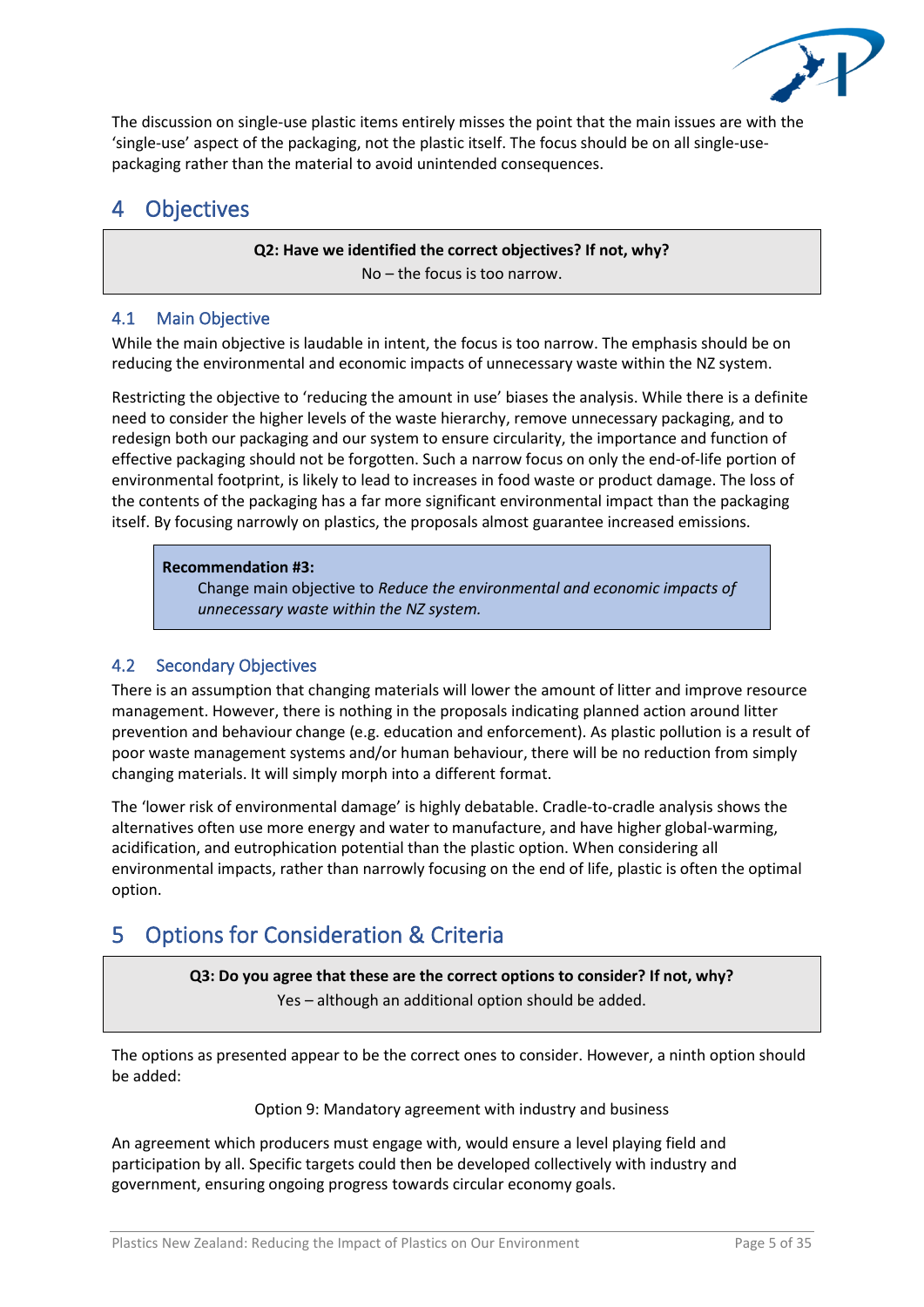

**Q4: Have we identified the right criteria (including weightings) for evaluating options to shift away from PVC and Polystyrene packaging, oxo-degradable plastics, and some single-use items? If not, why?**

In part – as overall objective is too narrow in focus, so are the criteria.

As the focus of the main objective is too narrow, the 'Effectiveness' criterion is also too narrow. This focuses only on elimination, or significant reduction. The focus of this criterion should be the elimination or reduction of waste ending up in landfill or as litter. The narrow focus of this criterion immediately biases the analysis.

The rest of the criteria are reasonable when considered in the context of the scope. However, in the context of what we feel the objectives should be (see Section [4.1\)](#page-4-0), then the criteria are too narrow.

**Recommendation #4:**

Modify the criteria to match revised objective proposed in Recommendation #3

# 6 Assessment of the Options

**Q5: Do you agree with our assessment of the options, and our decision to take forward only one option (a mandatory phase-out)? If not, why?** 

No – the assessment has not been carried out correctly in our view

There are several issues with the way the assessment has been carried out. The first relates to the criteria used to make the assessment. While the criteria, and the weighting used, are suitable, the decisions have been made without adequate information. The consultation asks questions about the costs and impacts of the proposals. However, significant and inaccurate assumptions on both of these have been made in order to reach the conclusion that mandatory phase-out is the preferred option.

The second problem with the assessment is the way that phase-outs of entire material categories have been combined with bans on specific single-use items. Each material phaseout has different effectiveness and costs. The same is likely for each single-use plastic item. This analysis should therefore have been carried out for each item in the consultation separately, as different results are likely for each.

It is also misleading to have an *'? Unknown or no evidence'* score for certain options when the largest unknown factor relates to the costs of the various options; a criterion that has had specific costs applied for all options.

The following summary in Table 6.1 provides separated assessment for each material type in scope, excluding oxo-degradables. The full details, including table, for each assessment can be found in Appendix 1. This assessment has been carried out by Plastics NZ and is based on discussions with the industry, and other impacted parties, about the impacts of these proposals.

The oxo-degradable phaseout is not reanalysed. The oxo-degradable materials form a very small piece of the NZ plastics ecosystem therefore it is not cost-effective to focus on any options other than mandatory phase-out. Global movement away from these materials is also strong both in terms of the plastics industry and governments.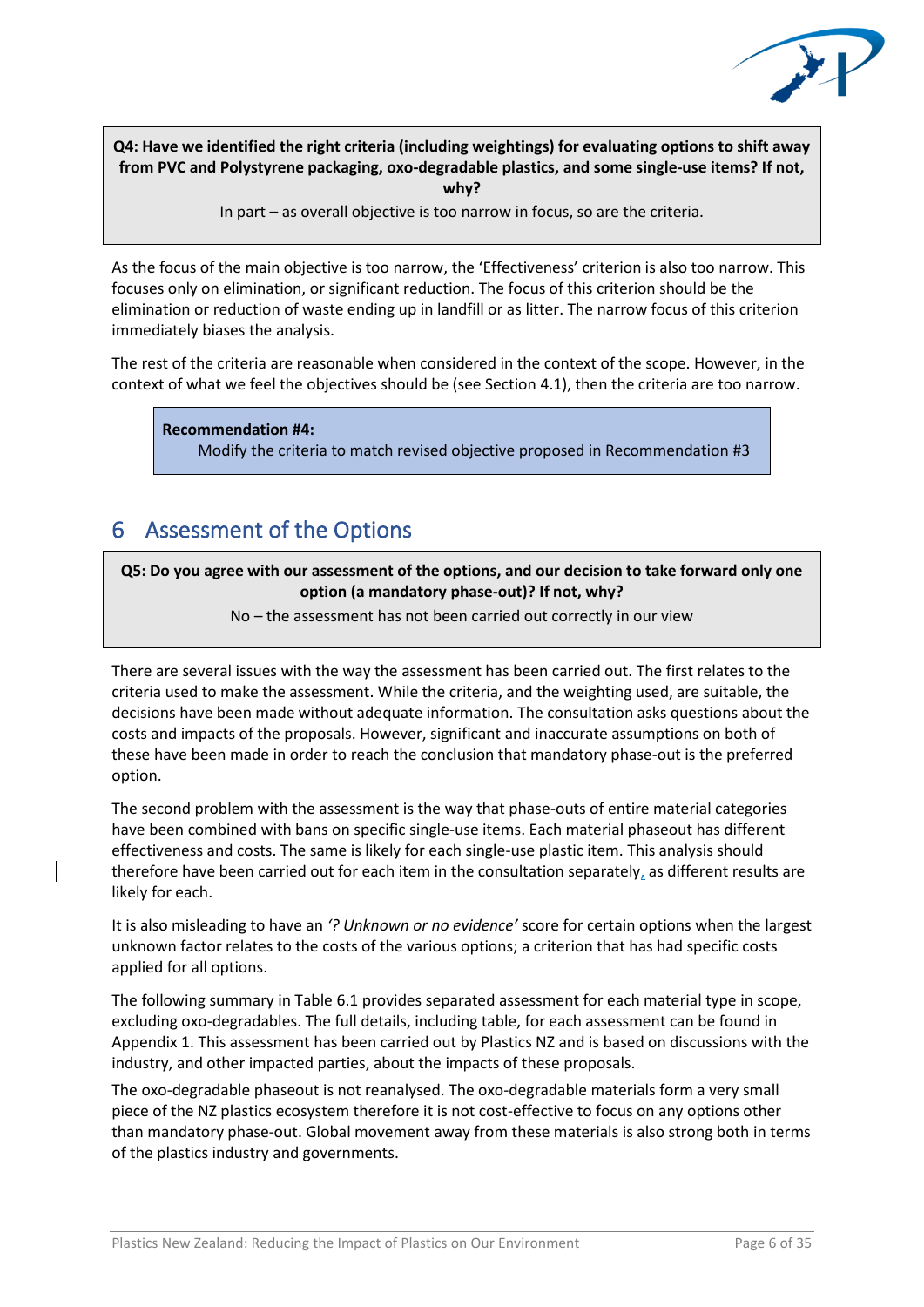

PVC packaging has been split into rigid and flexible packaging for separate analysis as they are different in terms of both use applications and end-of-life options. The analysis also assumes full coverage of all PVC packaging, not just that used in for food & beverage. This is necessary to prevent PVC packaging contaminating other recycling streams either via kerbside recycling or via the softplastics stewardship scheme. The majority of PVC packaging is outside of the food & beverage space.

Polystyrene has been split into three categories for analysis; rigid polystyrene such as that used for yoghurt six-packs, EPS used for food and beverage sold in supermarkets and in the hospitality sector (e.g. foamed takeaway containers, meat trays), and EPS used for cold-chain supply lines (e.g. seafood and vaccines) and protective packaging (e.g. whiteware and other heavy electronics).

Single-Use Plastic items are analysed together.

The following has been applied to all assessments:

- '? Unknown' score has been changed to 'Minimal' for the Effectiveness and Alignment assessments and 'Neutral' for Cost.
- Effectiveness is redefined to ask *Will the option advance the elimination or reduction of the packaging [material\product] ending up in landfill or littered?* This realigns the analysis to the unbiased objective of eliminating unnecessary waste as outlined in Section 4.1.
- When assessing the options as to whether they are achievable without new legislation or amending legislation it is strange to see an assessment of 'somewhat' achievable for voluntary agreements and reduction targets. These are achievable under current legislation. These are therefore changed to 'yes'. New option 9 (mandatory agreement) set as 'no' as unsure about this.

#### **Recommendation #5:**

Ensure analysis of materials (including sub-categories), and any single-use items is carried out on an individual basis, utilising all information gathered on actual costs to industry, thereby ensuring accuracy of assessment.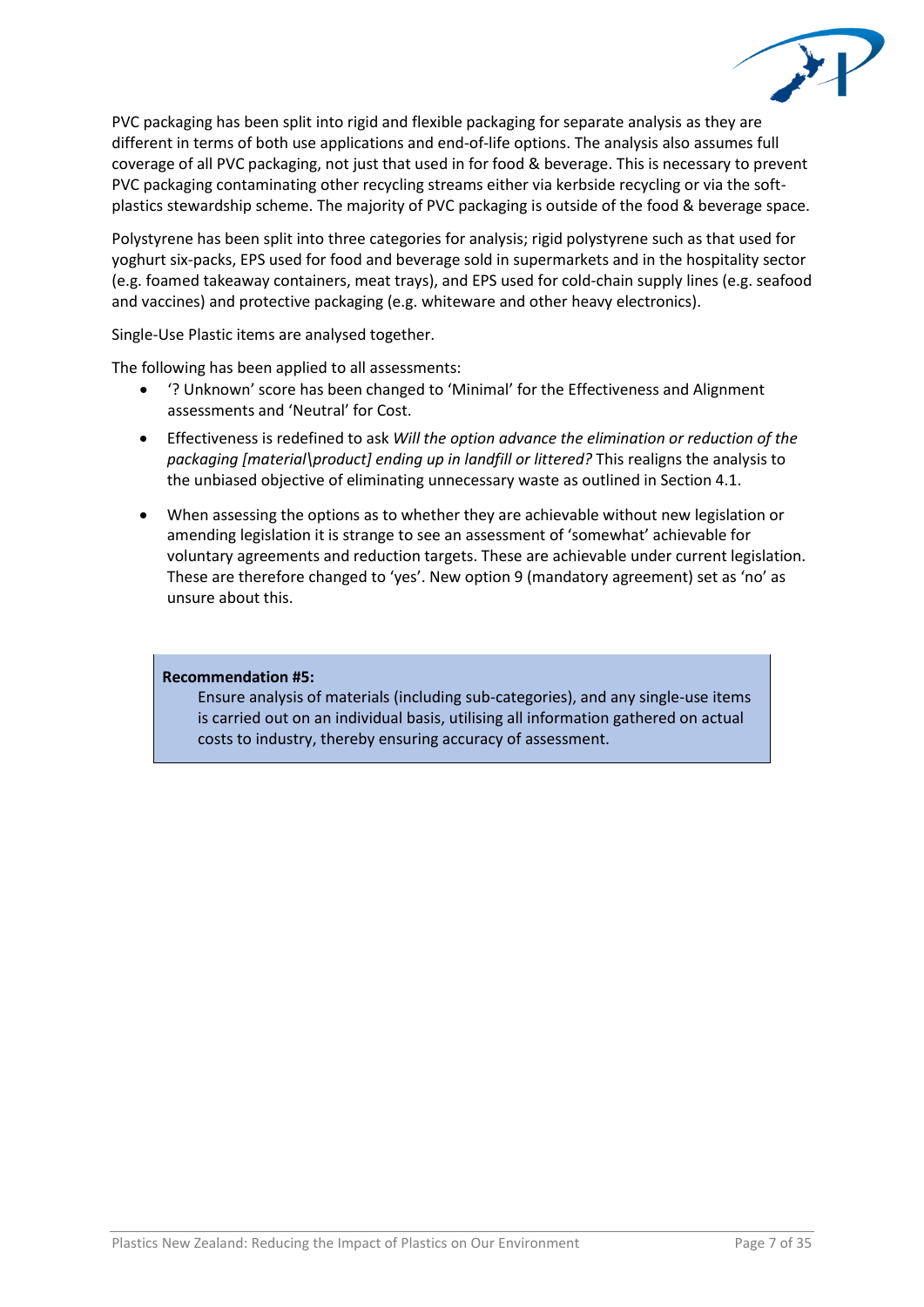

# 6.1 Summary of Assessments

Table 6. shows the results of the reassessment carried out by Plastics NZ for each of the material phaseouts and single-use-plastics (oxo-degradables excluded). The full details of these assessments can be found in Appendix 1.

The reassessment of each category separately confirms that mandatory phase-out is the leading option for PVC packaging, EPS food and takeaway packaging, and the single-use-items within scope. However, the reassessment also shows the following:

- For rigid polystyrene packaging product stewardship is shown to be equivalent to mandatory phaseout
- For EPS used in cold-chain supply lines and as protective packaging product stewardship is the best option with mandatory phaseout coming 5<sup>th</sup>.

### **Table 6.1 Reassessment Results**

| <b>Category</b>                | 1. Voluntary<br>agreement /<br>pact | 2. Reduction<br>targets | 3. Labelling<br>requirements | 4. Levy / tax   | 5. Product<br>stewardship | 6. Mandatory<br>phase-out | 7. Mandatory<br>recycled<br>content | 8. No change<br>(ad hoc<br>voluntary<br>action) | 9. Mandatory<br>agreement<br>with targets |
|--------------------------------|-------------------------------------|-------------------------|------------------------------|-----------------|---------------------------|---------------------------|-------------------------------------|-------------------------------------------------|-------------------------------------------|
| <b>Original</b><br>Assessment  | 6 <sup>th</sup>                     | $3^{rd} =$              | 7 <sup>th</sup>              | $3^{rd} =$      | $2^{nd}$                  | $1^{st}$                  | $3^{rd} =$                          | $8^{th}$                                        | N/A                                       |
| <b>PVC</b> - Rigid             | $3^{rd} =$                          | $3^{rd} =$              | 8 <sup>th</sup>              | 5 <sup>th</sup> | 9 <sup>th</sup>           | 1 <sup>st</sup>           | 7 <sup>th</sup>                     | 6 <sup>th</sup>                                 | 2 <sub>nd</sub>                           |
| <b>PVC - Flexible</b>          | $3^{rd} =$                          | $3^{rd} =$              | 8 <sup>th</sup>              | 5 <sup>th</sup> | 9 <sup>th</sup>           | 1 <sup>st</sup>           | 7 <sup>th</sup>                     | 6 <sup>th</sup>                                 | 2 <sup>nd</sup>                           |
| PS-Rigid                       | $4^{th} =$                          | $4^{th} =$              | 9 <sup>th</sup>              | $6th =$         | $1st =$                   | $1st =$                   | 8 <sup>th</sup>                     | $6th =$                                         | $3^{rd} =$                                |
| <b>EPS-Food</b>                | $4^{th} =$                          | $4^{th} =$              | $7^{th} =$                   | 2 <sup>nd</sup> | 9 <sup>th</sup>           | 1 <sup>st</sup>           | 6 <sup>th</sup>                     | $7th$ =                                         | 3 <sup>rd</sup>                           |
| EPS-Cold Chain &<br>Protection | $3^{rd} =$                          | $3^{rd} =$              | 9 <sup>th</sup>              | 7 <sup>th</sup> | 1 <sup>st</sup>           | $5^{th} =$                | $5^{th} =$                          | 8 <sup>th</sup>                                 | 2 <sup>nd</sup>                           |
| <b>Single-Use Items</b>        | $4^{th} =$                          | $4^{th} =$              | 9 <sup>th</sup>              | 2 <sup>nd</sup> | 7 <sup>th</sup>           | 1 <sup>st</sup>           | 6 <sup>th</sup>                     | 8 <sup>th</sup>                                 | 3 <sup>rd</sup>                           |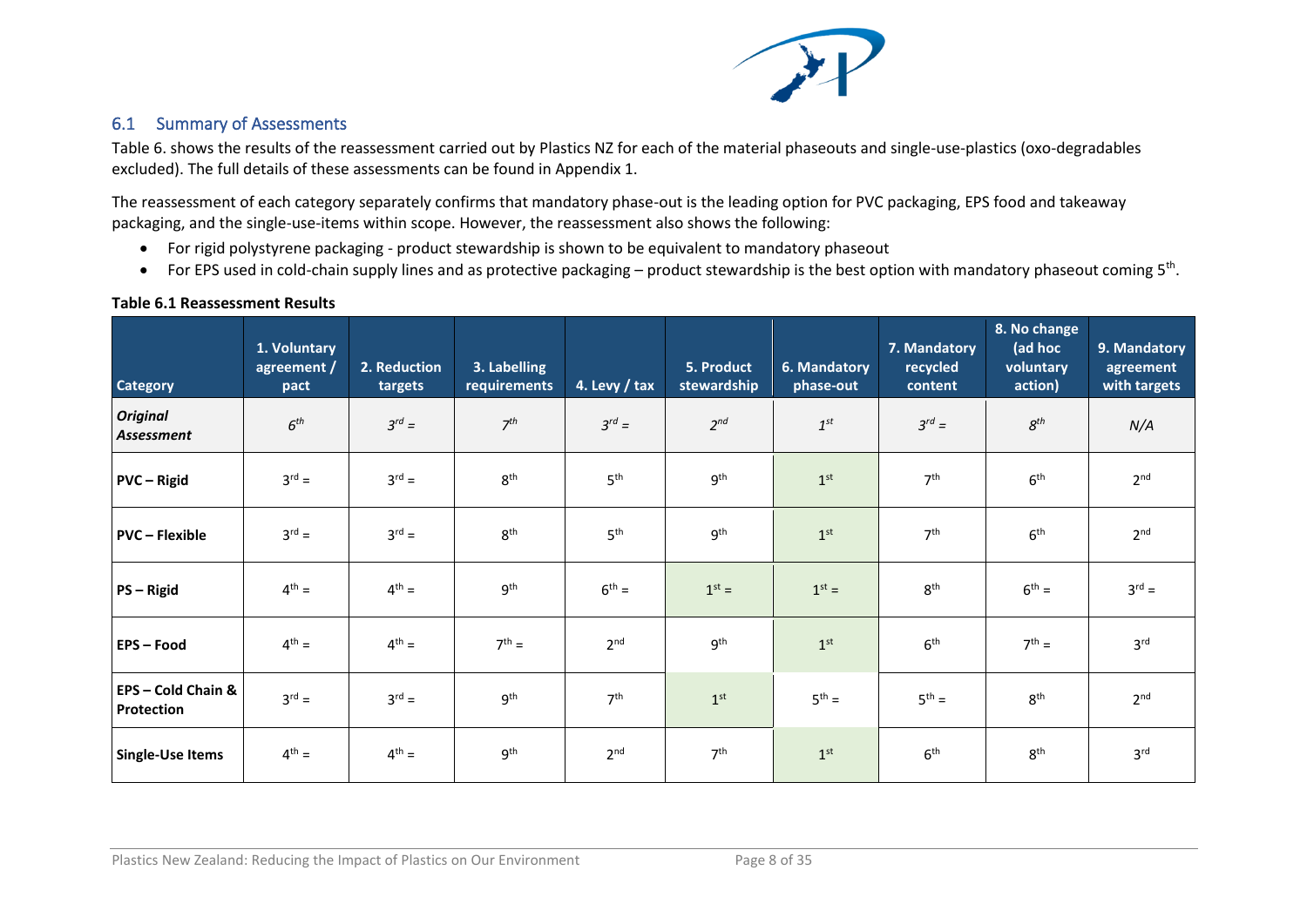

#### **Recommendation #6:**

For rigid polystyrene packaging covered in phase 2 (e.g. yoghurt pottles) remove from kerbside collection but fully investigate product stewardship as an alternative option alongside mandatory phaseout. This should include economic analysis based on actual impacts to F&B manufacturers rather than assumed impacts.

#### **Recommendation #7:**

Pursue formalised product stewardship for EPS packaging used in cold-chain supply lines and as protective packaging for heavy electronics. Mandatory phaseout is not suitable based on separated analysis and the alternatives are not viable replacements. The packaging is already included under the scope of the 'plastic packaging' priority product category.

The consultation document discusses mandatory phaseout as '*addressing the top of the waste hierarchy (refuse and reduce)'*. This an overstatement as the proposals do not include specific actions to encourage reuse. There is a huge assumption that businesses will take the opportunity to look at reuse models. However, the hospitality sector has been incredibly hard hit by Covid and will be further hit with pending minimum wage increases, increased sick leave provisions and annual holiday entitlements. These businesses are unlikely to have the funding, or the energy, to investigate and trial reuse options without significant incentivisation.

It is also stated that a mandatory phaseout will '*create a level playing field for manufacturers, suppliers and retailers'.* This is true to a point. However, these changes are impacting a competitive market that is broader than plastic packaging. By focusing only on plastics and not single-use packaging creates competitive disadvantages for plastics manufacturers. In this situation Government has a substantial degree of power in the market. Under Section 36(2)(b) of the Commerce Act 1986, a party having this level of power in a market must not take advantage of that power for the purpose of preventing or deterring a person from engaging in competitive conduct in that or any other market. It is our view that the focus on plastics rather than all single-use packaging actively prevents some plastics manufacturers from engaging in competitive conduct.

Claiming that a mandated phase-out will *lead to less litter, and cleaner waterways and oceans* is also an overstatement. This may be true for some of the single-use-plastic items. However, changing the type of material the packaging is made from will not lead to less litter. Litter and leakage from waste-management systems is not the fault of the material but the fault of the system and the people using it. It's time we looked for the root cause of the problems and stop blaming the plastic. We wouldn't blame a tree blown over in a storm so why do we blame the plastic for being disposed of incorrectly.

# 7 Phase Out Hard-To-Recycle Plastics – PVC & Polystyrene

PVC and Polystyrene are not single material categories.

- PVC is a material that ranges from fully rigid to fully flexible. This wide variance, and the different end-of-life destinations mean that these need to be dealt with separately in discussion.
- Polystrene covers several different categories; rigid polystyrene (e.g. yoghurt 6-packs), EPS food and takeaway containers/cups and the EPS packaging used for cold chain supply lines and as protective packaging. Each of these are quite different and need to be dealt with separately in discussion.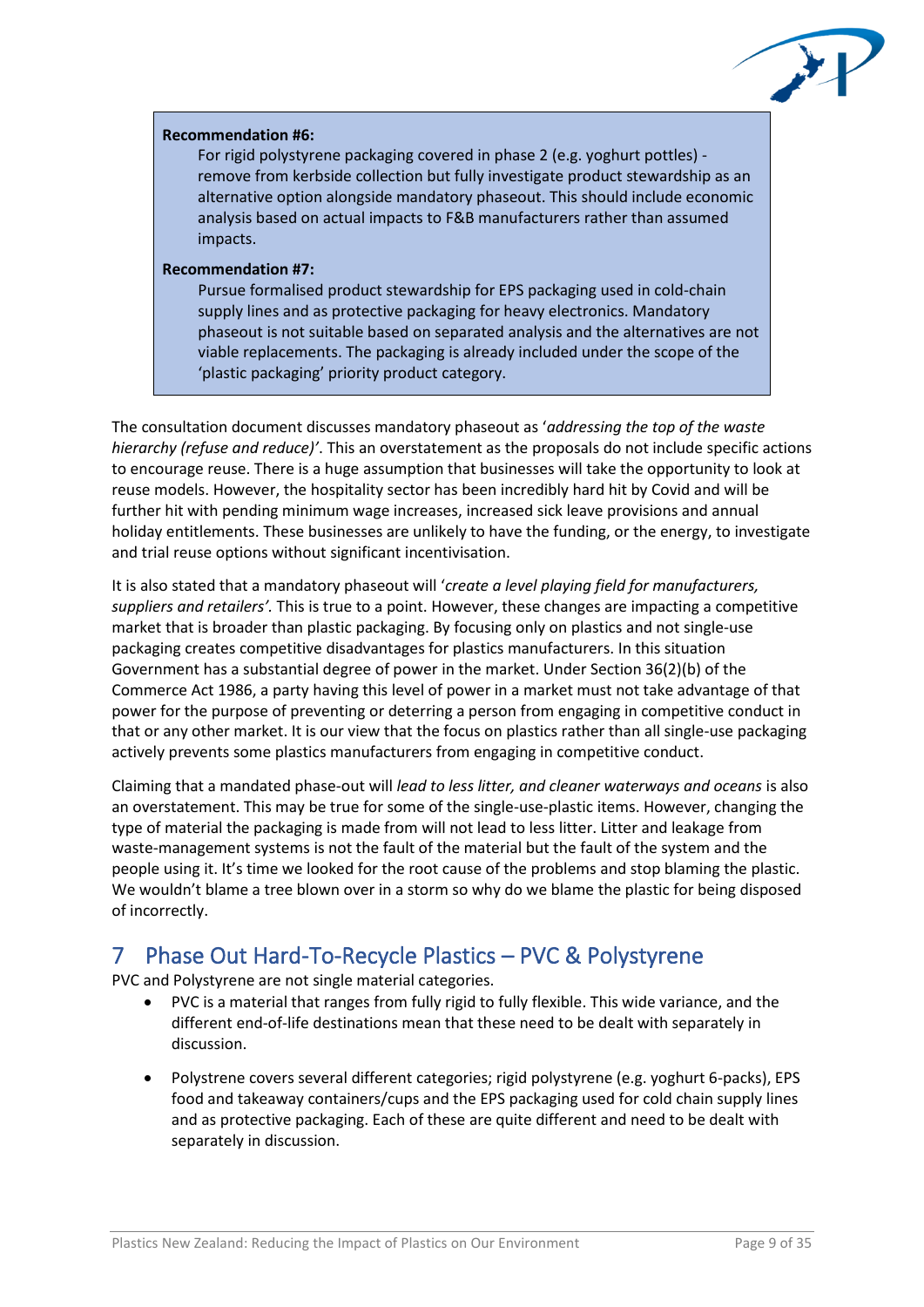

### **Q6: Do you agree with the proposed phase-out of PVC and polystyrene packaging as set out in two stages (by 2023 and 2025)? If not, why?**

In part only. Different materials need different timeframes. Mandatory phaseout is also not the preferred option in all cases as discussed in Section 6

**Q7: Have we identified the right packaging items that would be covered by a phase-out of PVC and polystyrene packaging? If not, what would you include or leave out, and why?**

In part only. Different coverage is needed than that proposed. See discussion below for each material type.

### **Q8: Do you think we should include all PVC and hard polystyrene packaging in stage 2 of the phase-out (e.g. not just food and beverage and EPS packaging).**

For PVC and rigid polystyrene – yes.

We do not agree with the inclusion of cold-chain and protective EPS packaging in the phaseout.

### **Q9: What would the likely costs or benefits of phasing out all PVC and polystyrene packaging (hard polystyrene and EPS by 2025?)**

See analysis in Section 6 and Appendix 1 for each material. This has been carried out with coverage across all consumer-facing sectors in mind. The primary benefit of phasing out all PVC and rigid PS packaging for materials able to be reprocessed in NZ is the removal of plastics from landfill as this is where #3 and #6 plastics are heading.

### **Q10: Do you believe there are practical alternatives to replace hard-to-recycle packaging (PVC, polystyrene, and EPS)? If not, why?**

Yes for PVC – rigid PVC packaging can be replaced by PET. Flexible PVC packaging can be replaced by multi-laminate, multi-layer material able to be accepted in the soft plastics recycling scheme.

In part for rigid PS – alternatives are theoretically available. However, these all require changes to packaging formats and possibly product formulation (in food space). To implement alternatives will take significant capital expenditure, and a long period of R&D, testing and regulatory compliance activities.

Yes for EPS used as food packaging and in hospitality. Alternatives are readily available.

No for EPS used in cold-chain supply lines and protective packaging (e.g. seafood, vaccines, whiteware). Please see discussion below and in separate submission from EPS Sector Group.

### **Q13: Have we identified the right costs and benefits of a mandatory phase-out of the targeted plastics? If not, why? Please provide evidence to support your answer.**

No – see analysis in Section 6 and Appendix 1. Costs have been significantly underestimated for the phaseout of rigid polystyrene and the EPS used for cold-chain supply lines and protection.

## **Q14: How likely is it that phasing out the targeted plastics will have greater costs or benefits than those discussed here? Please provide details to explain your answer.**

Very likely to have greater costs – see answer to Q13

### **Q15: What would help to make it easier for you and your family, or your business/organisation to move away from hard-to-recycle plastic packaging and use higher value materials or reusable/refillable alternatives?**

Access to funding to assist transition away from hard-to-recycling packaging. A national plan to transition NZ to a low-emissions circular economy is also required to ensure integrated and systemic planning across all material types, covering all aspects of the waste hierarchy.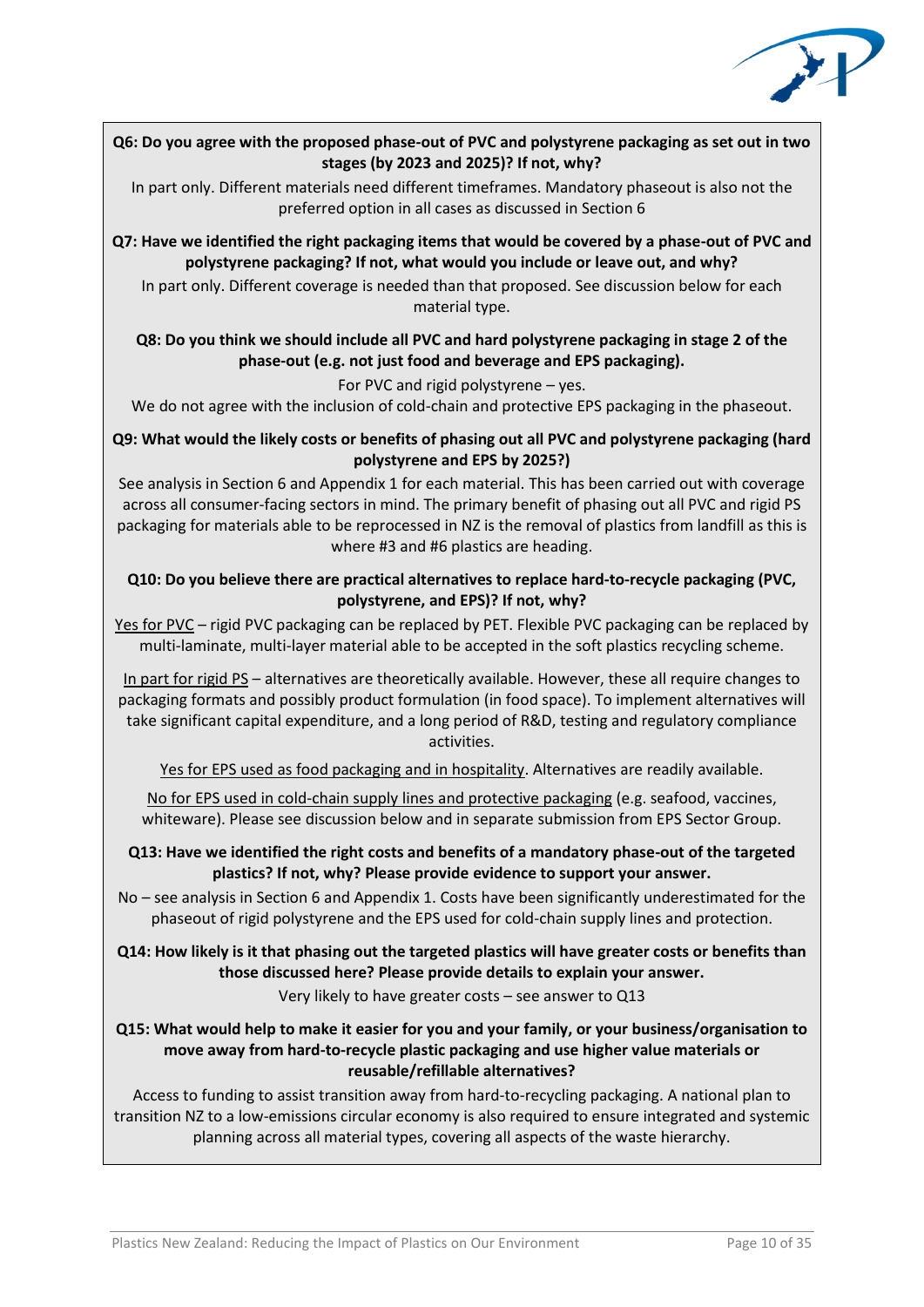

# 7.1 Rigid PVC

The proposal removes all food and beverage items that contain PVC packaging by January 2023.

NZ manufacturers began moving away from rigid PVC to PET several years ago. The majority of remaining rigid PVC packaging could be converted to PET within the proposed timeframe. The NZ plastics industry is ready for this change.

The main concern with rigid PVC is the small scope of the coverage. The main aim of moving away from rigid PVC is to eliminate it from kerbside collections and from contaminating the PET recycling stream. By focusing on food and beverage packaging, the majority of rigid PVC packaging is left out as this is in the wider consumer-retail space. PVC packaging is very common across all retail packaging including for toys, cosmetics, hardware items, manchester, and other consumer goods.

As a large portion of the non-food & beverage packaging is imported, a focus on F&B only provides a disadvantage to local manufacturers, without addressing the waste issue. Costs would be incurred without achieving the objectives of the phaseout.

One particular type of PVC packaging may need to be exempted in the short term. This is the PVC used for single-dose medication blister-packs. PVC is the most common blister packaging material due to its low cost. Changes in this packaging could result in price increases for end-users with no net environmental benefit. These blister packs are non-recyclable in NZ as they are sealed with a lidding material typically made from a foil or paper laminate. This laminate stays on the paper making it difficult to recycle. A complete packaging format, away from blister packs, would be required to fully remove the PVC. Something that would require significant regulatory compliance activities to achieve as well as requiring customer behaviour change. It also potentially disadvantages a sector of society who needs their medication portioned in a clear and safe manner.

#### **Recommendation #8:**

Expand scope for rigid PVC to include all packaging, thereby ensuring intent of phase-out is achieved (i.e. removal of PVC from kerbside). There should be no time difference in the phase-out of the packaging in the F&B space vs general retail as the majority of rigid PVC packaging is outside of F&B.

## **Recommendation #9:**

Consider an exemption for PVC used in single-dose medication blister-packs.

# 7.2 Flexible PVC

The proposal removes all food and beverage items that contain PVC packaging by January 2023.

This packaging is not accepted at kerbside but may contaminate the soft-plastics recycling scheme. PVC is not accepted within this scheme (including PVDC coatings).

It is important to note that PVC/PVDC has unique properties in providing both a moisture and gas transmission barrier. All other materials used in packaging provide only one of these. This means that any replacement of PVC in flexible applications is likely to require a multi-layer, multi-material film. Alternatives may also result in an increase in the total amount of plastic to achieve the same performance. While likely more acceptable in the soft-plastics scheme, this is not a foregone conclusion. Phasing out of PVC/PVDC for flexible packaging may reduce the amount of packaging ending up in landfill but this is not guaranteed.

Flexible PVC is also used extensively used outside the food and beverage space. For some items, such as cosmetics, the same gas and moisture transmission properties are important. For many others PVC is selected because it is cheap, strong and has excellent transparency to showcase the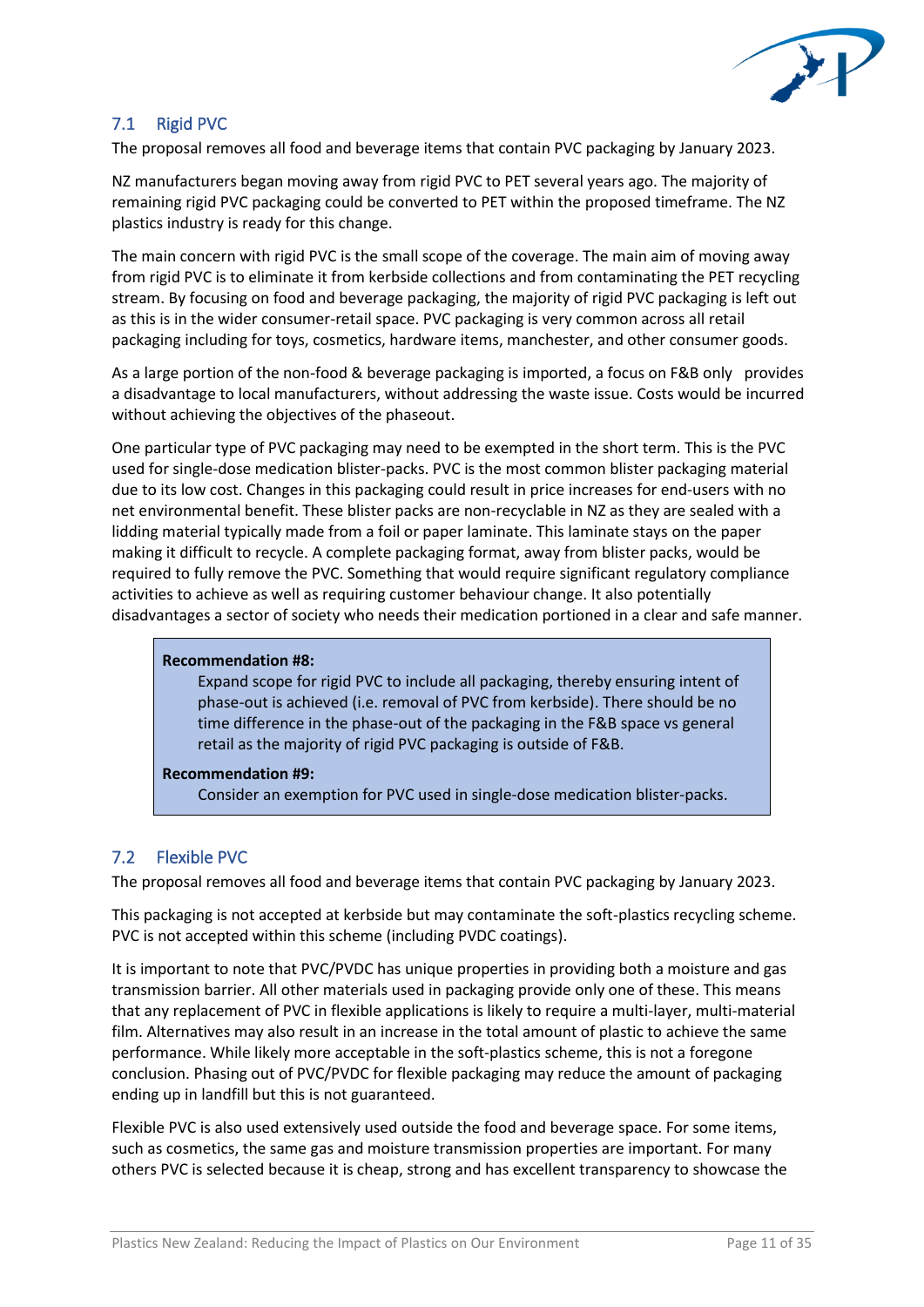

product. A very large portion of this packaging is imported into NZ on finished product. Any phaseout would therefore need to cover all flexible PVC packaging to be effective.

While a mandated phase-out would remove this packaging as a potential contaminant and from landfill, it is unclear as to whether the cost-benefit is there for proceeding. The costs of changing the packaging are high for business (see Section 6 and Appendix 1), and the costs of monitoring and enforcing the change across all imported packaging and finished products would likely be high.

#### **Recommendation #10:**

Expand focus to all flexible PVC packaging but carry out a cost-benefit analysis to determine if the benefits of proceeding outweigh the costs of not changing.

## 7.3 Rigid Polystyrene (PS)

#### **Stage 1 (January 2023)**

The proposals identify 'some' polystyrene food and beverage packaging to be phased out by January 2023. The rigid PS items included in this time frame are PS cups, sushi packaging, PS trays and casings used for confectionary and other items.

NZ manufacturers are already moving away from the type of packaging covered by stage 1 and there are viable alternatives on the market. Some applications may require longer implementation times than others but overall, the proposed timeframe is acceptable.

It should be noted that a lot of the rigid PS packaging covered by Stage 1 is used in the hospitality sector and is imported into NZ in bulk. It is not unusual for a hospitality business to buy in a palletload of packaging, very cheaply, that is expected to last several years. The plastic bag ban showed this tendency from the hospitality and retail sectors as many were left with pallet loads of bags from offshore suppliers. Plastics NZ fielded many calls on this and understands that a large amount of this material ended up in landfill.

The impacts of Covid-19 may well have exacerbated this issue due to lower sales in hospitality businesses than expected. It is important to gather information on the amount of packaging that needs to be run-out before a date is placed on this. The hospitality sector has been impacted badly by Covid. A poorly timed ban could result in businesses having to scrap owned packaging, paying for landfill costs, while also having to pay more for replacement packaging. The alternatives are often more expensive as polystyrene is relative cheap and can be formed with very thin walls.

#### **Recommendation #11:**

Consult with the retail and hospitality sectors to determine the amount of packaging in the system and determine phase-out timeframes based on allowing existing stock to be used up.

#### **Stage 2 (January 2025)**

The proposals identify 'all remaining' polystyrene food and beverage packaging to be phased out by January 2025. This includes the rigid PS containers used to package chilled dairy products.

As discussed in Section 6 mandatory phase-out is not the only option that should be considered for rigid PS packaging. The costs of changing are extremely high. Product stewardship may also be a viable option that achieves the objective without creating undue costs for business and the community.

Brands and manufacturers are working on alternatives to this rigid PS packaging already. However, the timeframe may be problematic. While 2025 sounds a long way off, four years is a relatively short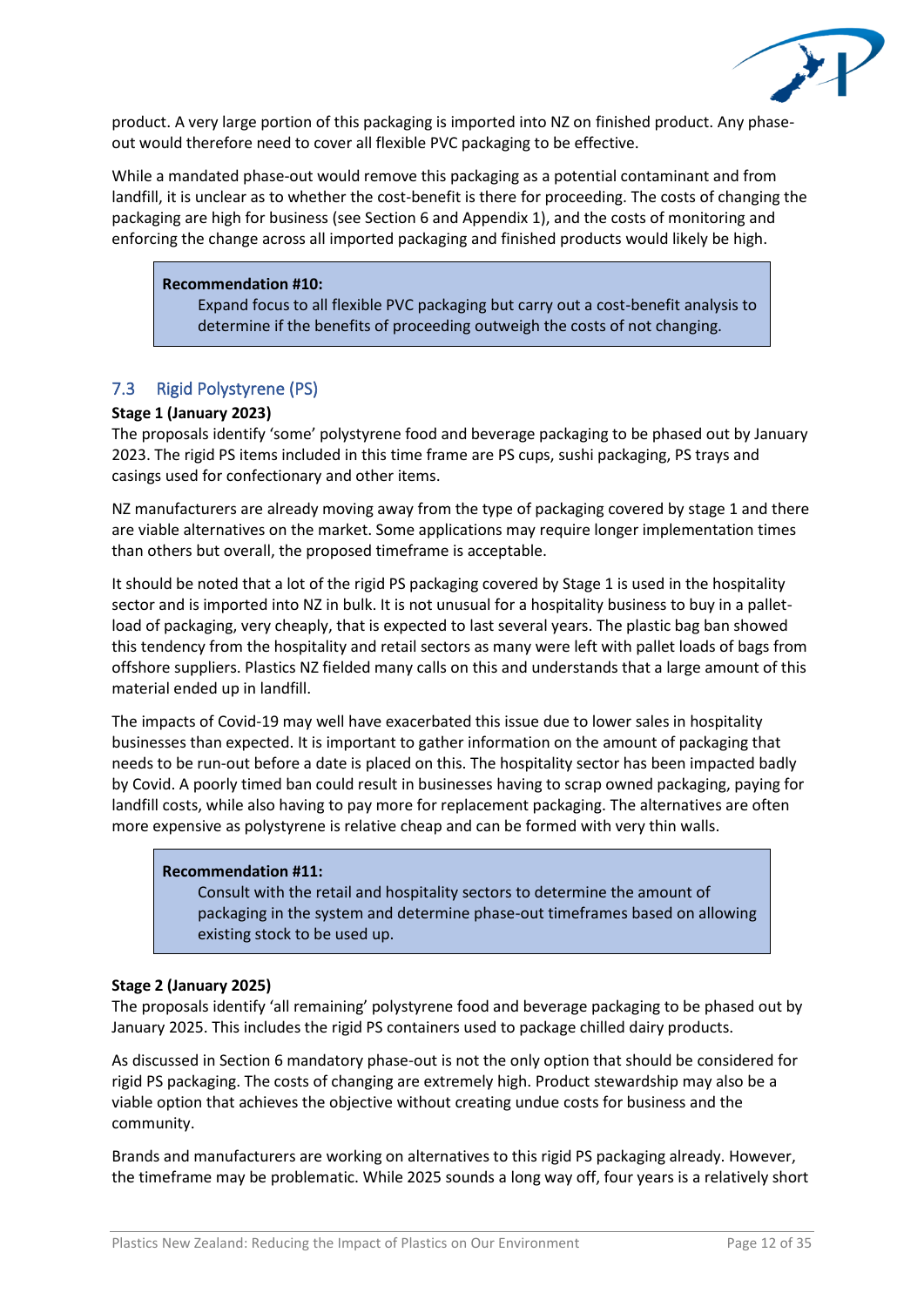

time for the amount of activity that needs to occur. With global supply chains in shambles, the lead times for materials, tooling and equipment from international suppliers will also extend timeframes.

Rigid PS is strong and can be formed into very thin wall sections. It also has great 'snap' properties allowing for the creation of the six-pack yoghurt format. The majority of rigid PS packaging covered by this Stage is manufactured on form-fill-seal lines where the packaging and product manufacture occur in the same operation. This is heavily automated, high-speed equipment. Both the packaging and the product formulation are designed specifically for the process. Changing away from this requires most, if not all, of the following:

- Research into alternative materials and packaging formats
- Product reformulation to suit new packaging and achieve required shelf-life
- Redesign and prototyping of new packaging
- Heat treatment testing; sterilisation, UHT, pasteurization etc.
- Preliminary performance and safety testing
- Process equipment replacement/modification; procuring, ordering, shipping, validation
- New tooling development
- Stock build ready for line changeover
- Line changeover & commissioning
- Final product testing; transport testing, shelf-life
- Stock build for release & logistics back-fill
- Customer engagement on release to ensure no loss of market share with changes
- Iteration if tested packaging formats do not meet all requirements.

To avoid unfairly penalising companies that are making genuine efforts to utilise packaging in a more circular manner, we recommend investigation into product stewardship as well as a mandated phase-out as discussed in Section 6.1 Recommendation #6. If mandated phase-out goes ahead, we strongly recommend allowing flexibility on the January 2025 timeframe.

#### **Recommendation #12:**

As per our analysis Mandatory Phaseout is not the only option for rigid PS phase-2 packaging. Product Stewardship should be discussed with producers and manufacturers.

#### **Recommendation #13:**

If a mandated phase-out proceeds for all rigid PS by 2025, we strongly recommend flexibility on the implementation date. This could include a noncompliance process to enable companies to provide evidence of the work carried out towards the phaseout, and the reasons why they cannot meet the deadline.

## 7.4 Expanded Polystyrene (EPS) Food Packaging

The proposals identify 'some' polystyrene food and beverage packaging to be phased out by January 2023. The EPS food and beverage items included in this are EPS meat trays, containers (e.g. clamshell takeaway) and EPS cups. It is also assumed to cover the EPS containers used for some supermarket products such as noodle bowls.

NZ manufacturers have already been moving away from the EPS packaging covered in this scope and alternatives are already on the market. The majority of the remaining EPS in this category could be converted to alternatives within the proposed timeframe. The NZ plastics industry is ready for this change.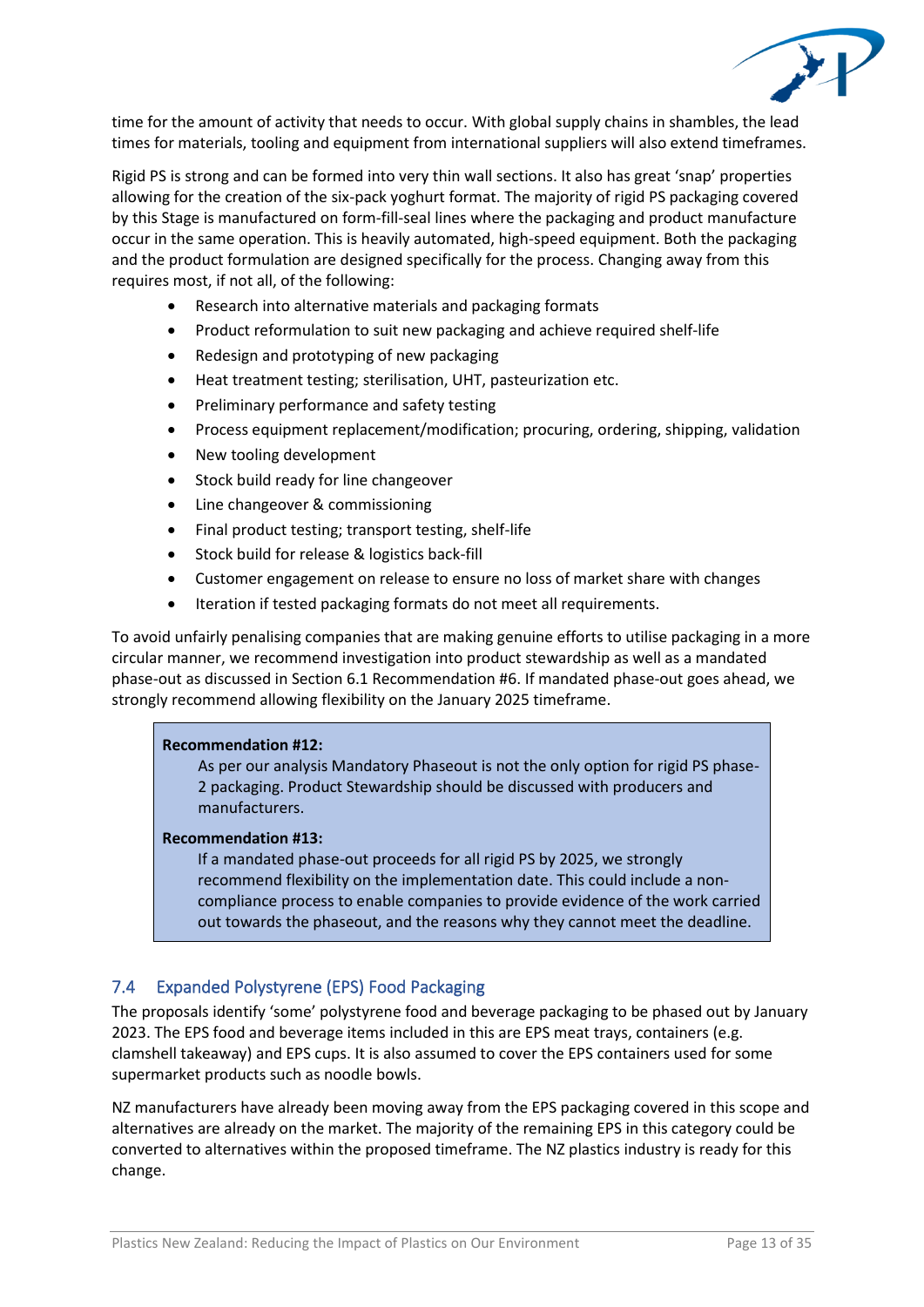

As with the discussion for rigid polystyrene in Section 7.1 it must be noted that a large amount of this type of packaging is utilised within the hospitality industry. To avoid undue costs on a sector hit hard by covid-19, and to avoid unused plastic packaging ending up in landfill, Recommendation #11 also applies to this category of EPS packaging.

# 7.5 Expanded Polystyrene (EPS) Cold Chain & Protective Packaging

The proposals identify all EPS packaging to be phased out by January 2025 including bins made from EPS and packaging for homewares, electronics, and other consumer goods.

Amongst other things EPS bins are used across cold-chain supply lines for seafood, pharmaceuticals (e.g. vaccines) and biological products (e.g. blood, organs, and other biological matter). These types of products have stringent regulatory and safety requirements relating to thermal management and product protection. Maintaining product safety and performance is critical to these products.

EPS is also a material with excellent impact and energy absorption properties making it ideal for protection of heavy electronic items and equipment. Electronic goods of all types are required to pass stringent transportation testing before they are able to be sold. This is to prove they are able to withstand the rigours of the distribution system without presenting safety risks for the end-user (e.g. electrical shock).

Real-world testing of the alleged alternatives to EPS has shown that they do not meet the high-level requirements of cold-chain supply lines and shipment of heavy products. See the separate submission from the Plastics NZ EPS Sector Group for more details on this.

Under the Waste Minimisation Act 2008 Section 23 (2)(b) the Minister for the Environment must not recommend the control or prohibition of the manufacture or sale of products containing specified materials (Section 23 (1)(b)) unless a reasonably practicable alternative to the specified material is available. The alternatives proposed in the consultation document are not viable for these particular types of EPS packaging. The Minister **must not** therefore recommend a blanket ban for all EPS packaging.

As shown in Section 6 and Appendix 1, product stewardship is an effective option for handling the EPS packaging used in cold-chain supply lines and for protective packaging. The EPS manufacturers are already recycling EPS and are ready to do more. Formalised product stewardship would enable the key stakeholders across the wider system, including those importing protective packaging in the retail and medical sectors, to become part of the solution.

#### **Recommendation #14:**

As the proposed alternatives are not viable for cold-chain supply lines and for protective packaging of heavy electronics goods, the Minister for the Environment must not recommend their prohibition under the WMA Section 23 (2)(b). We recommend therefore that product stewardship is utilised for the EPS Packaging used in cold-chain supply lines and as protective packaging. The packaging is already included under the scope of the 'plastic packaging' priority product category.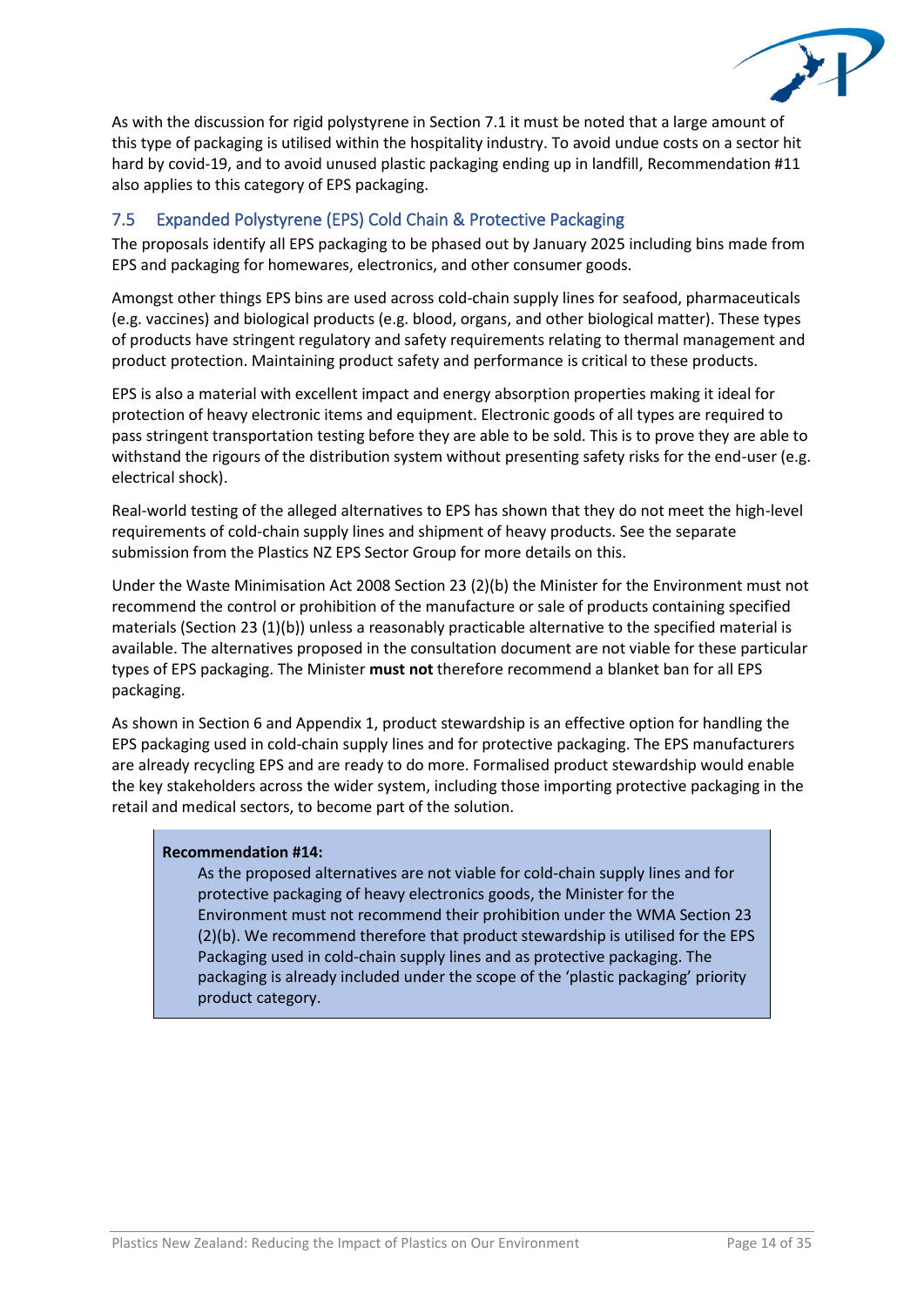

# 8 Preventing Harm from Oxo-Degradable Plastics

# **Q11: Do you agree with a mandatory phase-out of all oxo-degradable plastics by January 2023? If not, why?**

Yes – although we would like to see it happen faster than this. The definition needs to be broadened to include all conventional plastics with prodegradants additives included.

Conventional plastics (e.g. PE, PP) in the environment slowly degrade into fragments and eventually become biodegradable, but the entire process may take decades or longer. This can even take hundreds of years if the oxidation process is limited. There are chemical additives available that act as catalysts to accelerate the fragmentation step – called prodegradants additives. However, while degradation time is faster than conventional plastics the oxo-degradables still take many years to break down, often much longer than claimed<sup>9</sup>. During this time, they exist as microplastics in the environment, including the ocean. Oxo-degradable plastics are not a viable solution for addressing plastic waste and is in fact counterproductive. Very few experts support the claim of effective biodegradation of oxo-degradable plastic<sup>10</sup>. However, significant evidence has been provided showing that oxo-degradable plastics are not a solution to plastic packaging pollution, and that they are not suited for effective long-term reuse, recycling at scale, or composting $^{11}$ .

- *Oxo-degradable plastics undermine mechanical recycling and the move to a circular economy.* Recycling systems do not allow plastics containing oxo-degradable additives to be separated from untreated plastics. This means that oxo-degradable plastics have a high potential to contaminate the recycling stream for conventional plastics. As the additives accelerate degradation the durability of the material is impacted, and the performance weakened. For example, wood composite decking utilising recycled soft plastic has particular specifications for durability. The inclusion of prodegradants would weaken the ability of the timber to withstand weather conditions leading to faster breakdown and collapse. Oxo-degradable plastic is also not suited for reuse systems as it begins fragmenting within a few months or years. It is by its very design not created for long-term reusable applications.
- *Oxo-degradable plastics don't fit within defined recovery systems. ISO 15270:2008 guidelines for the recovery and recycling of plastics wastes* provides a principled, hierarchical approach to managing plastic products at end of life. Oxo-degradable technologies do not fit within the ISO guidelines because there are currently no recovery options. Instead, greenhouse gases are generated during the decomposition process, and fragments persist. Further, performance standards for products made from oxodegradables have not been established to verify consistent breakdown processes or the residual outcomes of that breakdown.
- *Oxo-degradable plastics encourage more littering.* Consumers may be encouraged to litter more if they believe products will degrade in the environment. There is some evidence that the belief that items are biodegradable or degradable could actually encourage people to litter or litter more<sup>12</sup>.

<sup>10</sup> New Plastics Economy Oxo-degradable Plastic Packaging is Not a Solution to Plastics Pollution, Reference 6

<sup>9</sup> Ellen MacArthur Foundation, New Plastics Economy, Oxo-degradable Plastic Packaging is Not a Solution to Plastics Pollution, Reference 10,<https://ecostandard.org/wp-content/uploads/oxo-statement.pdf>

<sup>&</sup>lt;sup>11</sup> New Plastics Economy Oxo-degradable Plastic Packaging is Not a Solution to Plastics Pollution, Reference 7 <sup>12</sup> GESAMP (2015). Sources, fate and effects of microplastics in the marine environment: a global assessment, Kershaw, P.J., ed). Section 5.5. This is also well documented with cigarette litter, since many smokers mistakenly believe cigarettes biodegrade quickly.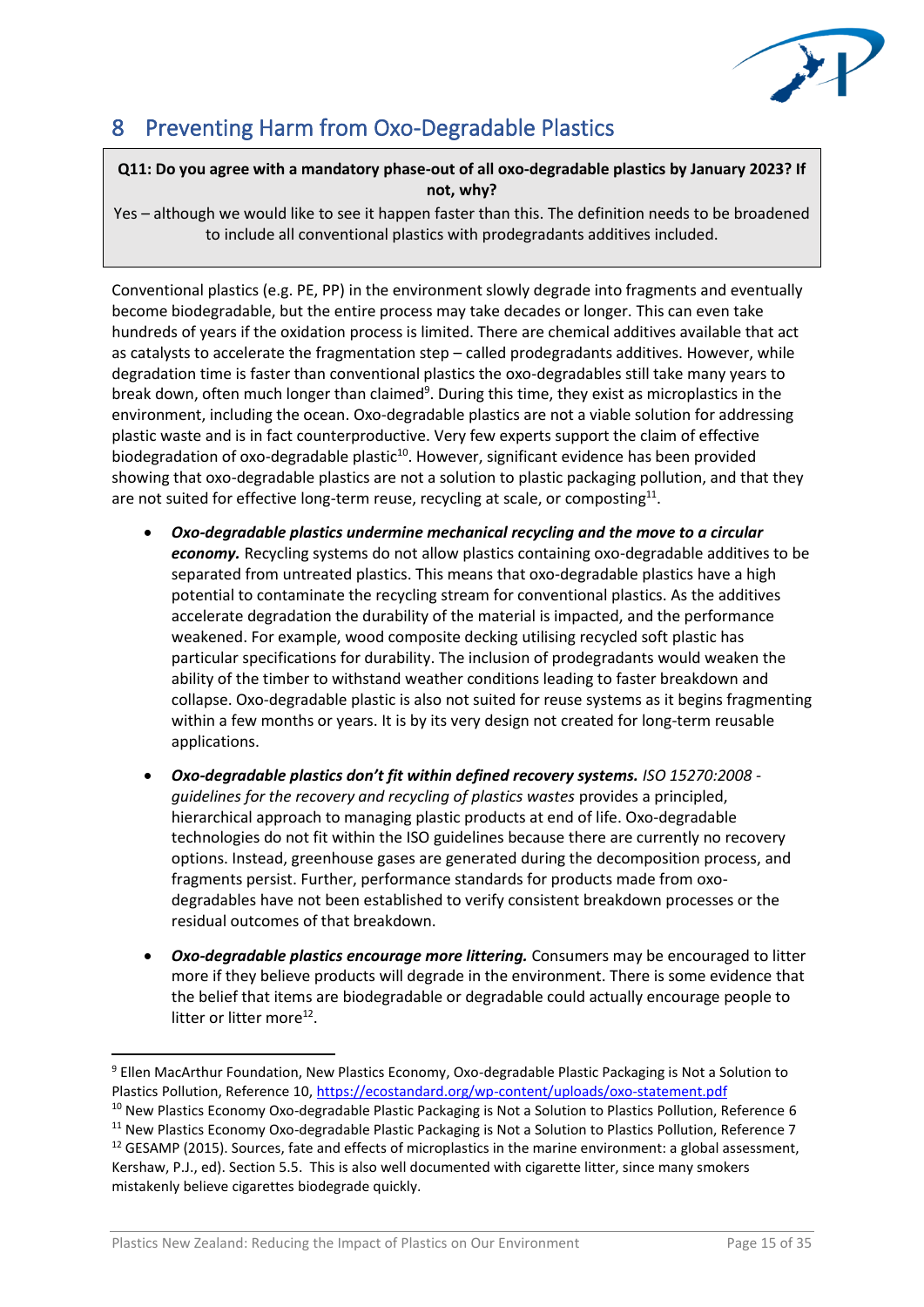

- *There is ongoing confusion and uncertainty with respect to 'degradable' terminology.* Significant confusion still exists with consumers, industry, and governments with respect to the terms "degradable," "biodegradable, "oxo-degradable," and the like. The terms are often used interchangeably, without an understanding of the degradation mechanism, enddestination environments the products have been designed to end up in, and standards applicable to verify performance and degradation claims of the materials in real-world environments. Oxo-degradable plastics are often marketed as ox/oxo-biodegradable or biodegradable leading to further confusion.
- *Oxo-degradable plastics are being removed from markets globally.* The use of oxodegradable plastics is not supported by key governments, influential Non-Governmental Organisations, and the majority of plastics associations around the world.

While the 'oxo-degradable' definition covers the majority of existing degradable plastics this is not a fully comprehensive term. It covers photo-degradable, oxygen-degradable, and heat-degradable plastics. It may be best to designate the phase-out to be 'conventional plastics, from fossil or plantbased feedstocks, with prodegradants additives included to accelerate fragmentation'. This means that new products in a similar vein are automatically covered. For example, earlier this year biodegradable nitrile gloves were advertised extensively in New Zealand<sup>13</sup>. These gloves are designed to 'biodegrade' in an anaerobic landfill environment.

As the overall amount of conventional plastics containing prodegradants additives is limited within the NZ market, and with rapid creation of microplastics for these materials, we recommend a shorter timeframe for phase-out. The small group of companies importing these products should be able to provide adequate information as to the level of their stocks, providing accurate development of a phase-out deadline.

**A note of caution:** While prodegradants additives in conventional plastics are problematic for the reasons discussed above, they are also used in genuinely compostable products (i.e. certified). We strongly recommend discussing the specific wording of the phase-out with the polymer experts at Scion and New Zealand's universities to ensure the development of compostable materials is not hindered.

#### **Recommendation #15:**

Discuss specific terminology of phaseout of conventional plastics with prodegradants additives with polymer experts at Scion and New Zealand's universities to ensure broad coverage without disadvantaging the development of compostable materials.

#### **Recommendation #16:**

Shorten phase-out timeframe if it is possible to do so without financially disadvantaging those companies importing oxo-degradable products.

<sup>13</sup> <https://www.insinc.co.nz/biodegradable-gloves.html>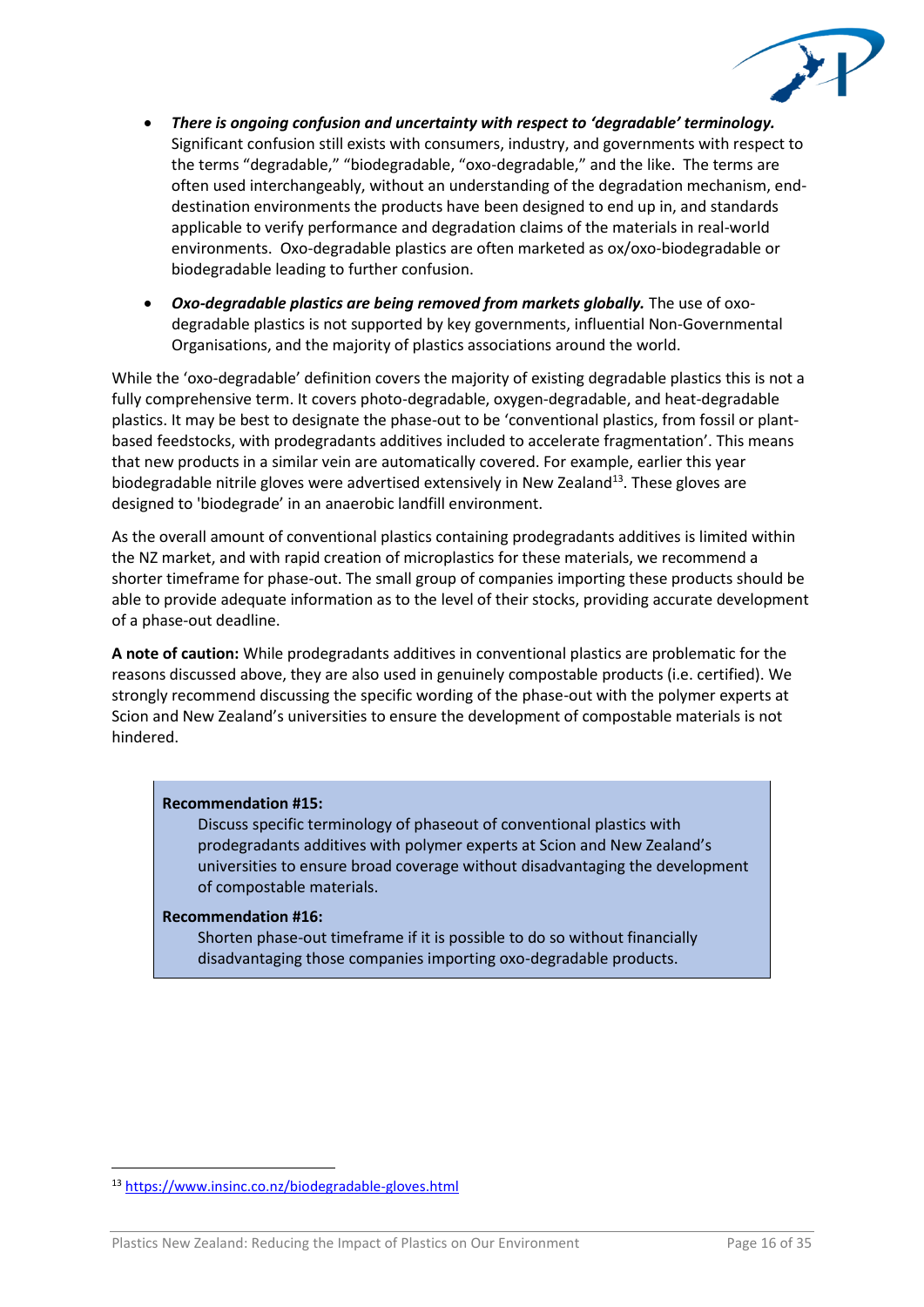

# 9 Single-Use Plastic Items

**Q16: What do you think about the proposed mandatory phase-out of some single-use plastics items (see table 7)? Please specify any items you would leave out or add and explain why.** We partly support the phaseout of some single-use plastics. See discussion below for further details. **Q17: Do the proposed definitions in table 7 make sense? If not, what would you change?** 

See answer to Q16.

# **Q18: What would be an appropriate phase-out period for single-use items? Please consider the impact of a shorter timeframe, versus a longer timeframe, and provide details where possible. A) 12 months? B) 18 months? C) 2 years? D) 3 years? E) Other? If you think some items may need different timeframes, please specify.**

Timeframes depend on the type of SUP and the current NZ stocks of these items. Food outlets often buy packaging from overseas in large quantities covering several years. Two years may be required to use up some of this packaging so as to avoid unused packaging ending up in landfill. See discussions on each SUP for further detail.

## **Q22: Have we identified the right costs and benefits of a mandatory phase-out of single-use plastic items? If not, why? Please provide evidence to support your answer and clarify whether your answer applies to a particular item, or all items.**

Not entirely. For food outlets (takeaways, cafes, restaurants, caterers) the packaging costs will increase, and on almost every item of packaging they utilise. If not through these proposals, through the plastic packaging and CRS product stewardship. Costs will be passed to the public where possible but it's also likely that the current economic environment for the hospitality sector will result in loss of margin to avoid customer loss.

The argument that there is benefit to brands 'doing the right thing' is incorrect given that everyone is forced to change with a mandated phaseout. No differential PR is possible in this situation.

# 9.1 Plastic Straws

We do not oppose the removal of single-use-plastic straws as they are frequently found during NZ waterway clean-ups, including those carried out by Plastics NZ. We also support the proposed inclusion of compostable and degradable plastic straws in this ban. PLA is the most commonly provided option for compostable straws and does not degrade if littered, as it requires higher temperatures than those that occur in the natural environment.

However, there are two considerations to be worked through.

The majority of straws in the market are imported however, NZ has a single straw manufacturer<sup>14</sup>. This phaseout would have a significant economic impact on this manufacturer. While they produce a variety of products, straws form a large part of their portfolio. By banning plastic straws government is effectively using its substantial degree of power in the NZ market and deterring this company from engaging in competitive conduct – a proposition that is against Section  $36(2)(b)$  of the Commerce Act 1986.

The main concern with this phase-out is the impact on those with disabilities who cannot drink without a straw. The alternatives are not always suitable. Paper and other biodegradable options can fall apart too quickly. They're also easy for people with limited jaw control to bite through, posing a subsequent choking risk. Reusable straws are often not flexible – an important feature for

<sup>14</sup> <https://www.profileint.co.nz/about-us>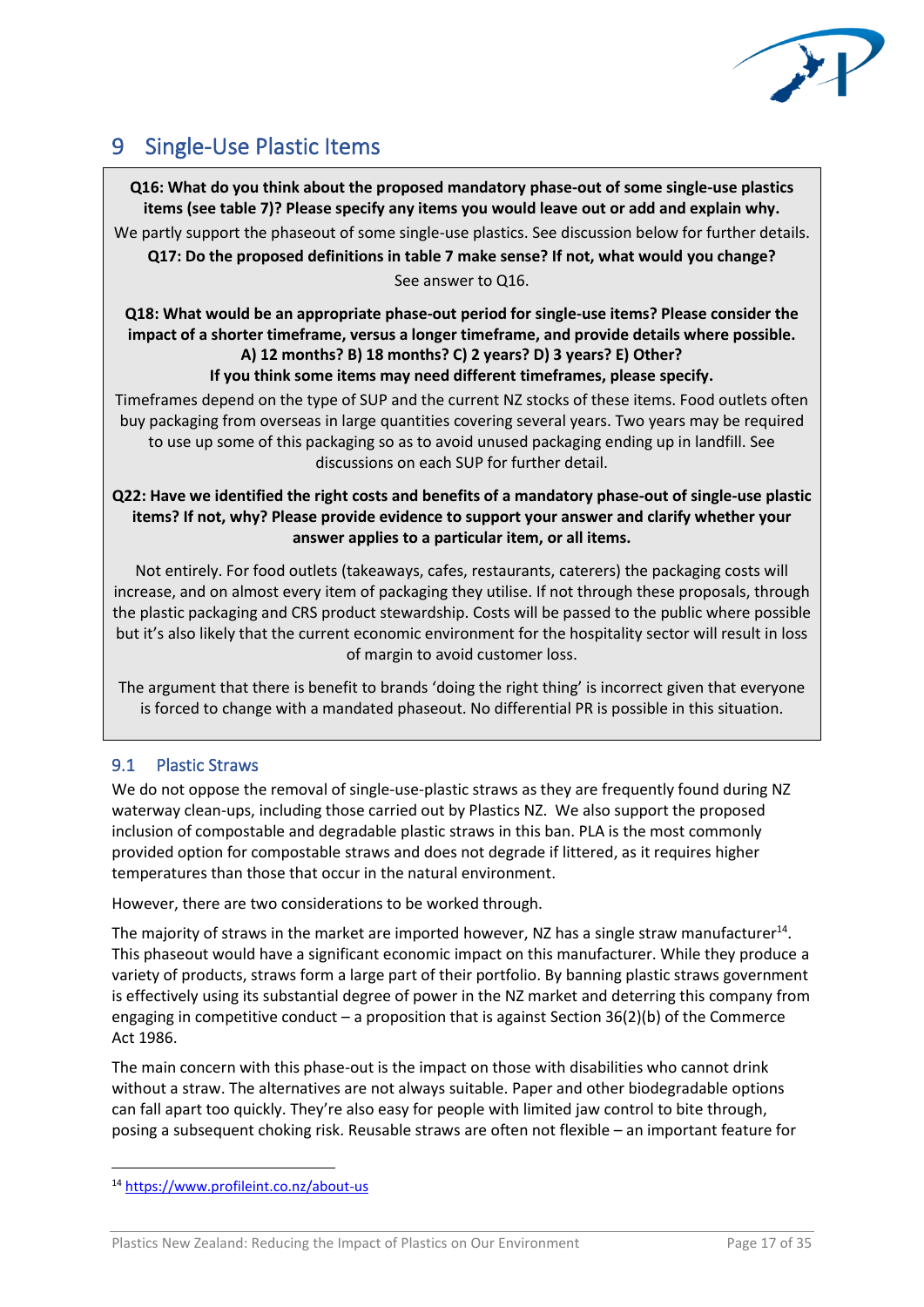

people with mobility challenges. Reusable straws also need to be washed, which not all people with disabilities can do easily. Metal straws, which conduct heat and cold in addition to being hard and inflexible, can pose a safety risk. Straws are also utilised as a tool to help regulate behaviour for sufferers of ADHD and other behavioural or sensory issues.

#### **Recommendation #17:**

Determine how catastrophic a plastic straw ban would be on NZ's only straw manufacturer and support them to diversify and stay competitive.

#### **Recommendation #18:**

Pay close attention to any submissions from those advocating for the rights of disabled people. Actively pursue consultation with disability rights advocates and organisations to ensure the needs of our disabled whanau are adequately considered and addressed. Timeframes for a ban should be based on the results of this consultation.

# 9.2 Plastic Cotton Buds

We agree with the removal of plastic shafted cotton buds from the market. These are frequently found during waterway clean-ups and alternatives are readily available with paper or bamboo shafts. Many retail operations are already moving away from plastic cotton buds. We have not seen options on the market utilising degradable or compostable plastics for cotton buds, but we support the inclusion of these plastics in this ban.

To our knowledge no NZ based manufacturers are impacted by this ban.

Timeframes should be based on the amount of stock held by NZ retailers to ensure that they are not negatively impacted by being left with unsaleable stock.

Another adjacent product that is often found during waterway clean-ups, and confused with the cotton bud shafts, are plastic lollipop sticks. There are alternatives available for these also. It would make sense to also remove these from the system.

## **Recommendation #19:**

Include plastic lollipop sticks in coverage as alternatives are readily available.

# 9.3 Plastic Drink Stirrers

We do not oppose the removal of plastic drink stirrers from the market. Alternatives for these are readily available and many hospitality operations have already moved away from them. There are PLA biodegradable drink stirrers on the market. We support the inclusion of degradable and compostable plastics in this ban as these do not degrade if littered.

Several NZ manufacturers make these drink stirrers. However, they are a small part of their overall operations therefore the economic impact on their businesses will be small.

Timeframes should be based on the amount of stock held by NZ hospitality businesses and manufacturers to ensure that they are not negatively impacted by being left with unsaleable stock (See Recommendation #11).

# 9.4 Single-Use Plastic Tableware and Cutlery

In principle we support the move away from single-use plastic tableware and cutlery. However, there are some logistics challenges with this proposal. As with the plastic bag ban a decision will need to be made as to where the line is between disposable and reusable. This is not a straight-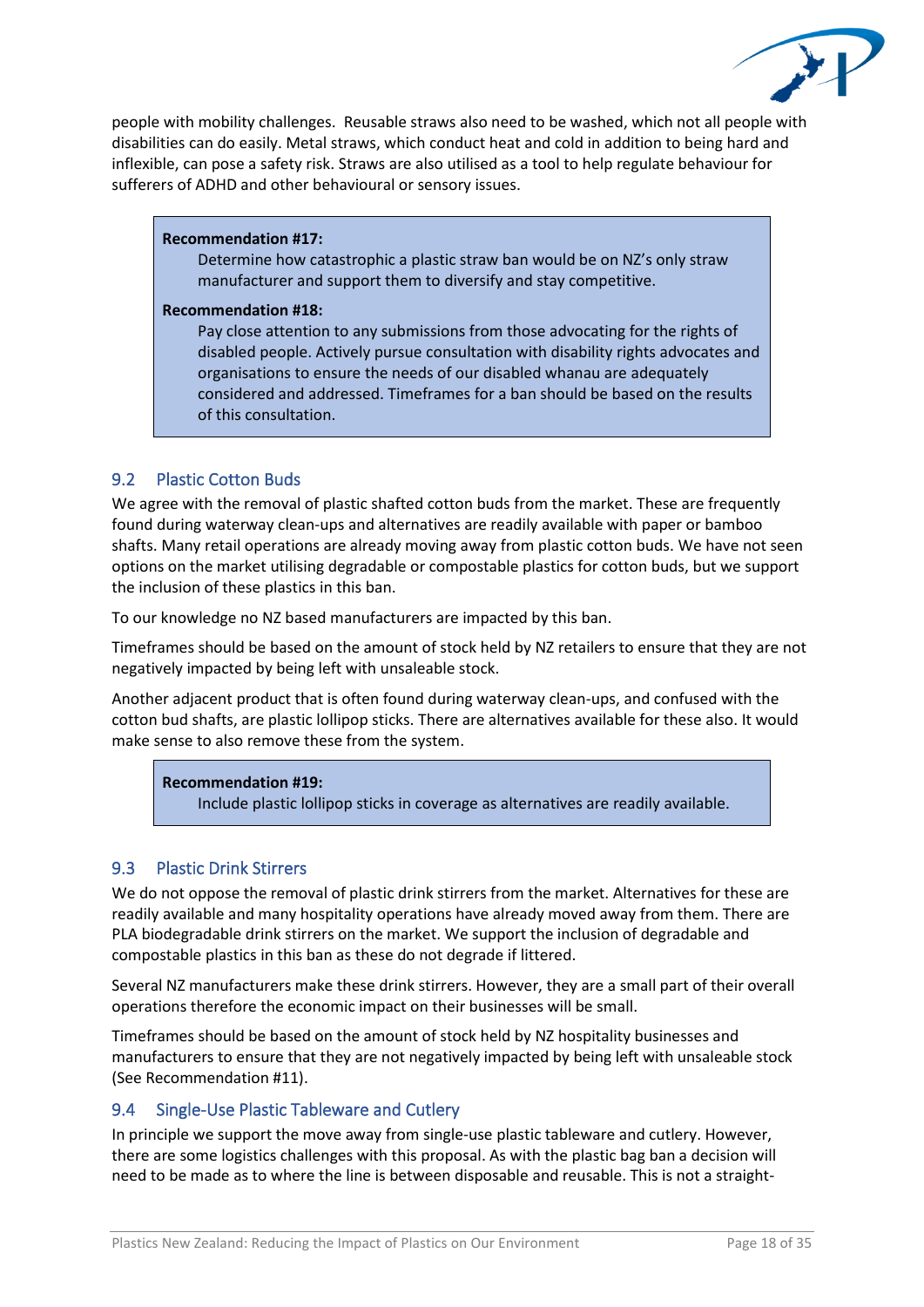

forward decision as different materials (e.g. PP, PS, melamine) all have different properties. The thickness where an item becomes durable and therefore reusable will differ depending on the material the item is made from.

There are a number of NZ manufacturers who will be impacted by a ban on single-use plastic tableware and cutlery. However, most, if not all, of these manufacturers are also making non-plastic alternatives and/or reusable tableware and cutlery. While the economic impacts are likely to be moderate, these can be mitigated through a longer phase-out timeframe that allows the business time to adapt and change. We recommend a 3-year timeframe for this SUP ban.

See also Recommendation #11.

#### **Recommendation #20:**

Work with manufacturers to define the line between disposable and reusable for each plastic material type utilised for cutlery and tableware.

### 9.5 Single-Use Plastic Produce Bags

We do not oppose the move away from single use produce bags used for loose fruit and vegetables in stores and markets. The public are already used to using reusable bags in this space meaning a viable replacement option is readily available.

We do not support the removal of produce bags for pre-packaged produce.

We also support the coverage of degradable and compostable materials in this ban although we would be open to discussions on allowing the use of certified home compostable bags (certified to international standards such as OK Compost Home, AS 5810).

While discussions with MfE have indicated that the packaging on pre-packaged produce (e.g. salad leaves) is out of scope this is an important point missed in the consultation document. A large portion of the packaging used for pre-packaged produce is there to ensure shelf-life of the produce is optimised and to prevent food waste.

We also do not support the replacement of single-use-plastic produce bags with single-use paper bags. This is damaging to the environment due to the increased climate and water impacts. We propose a ban on all single use produce bags not just plastic ones, similar to what has been signed into law in New Jersey, USA<sup>15</sup>.

See also Recommendation #11.

#### **Recommendation #21:**

Clarify the scope to exclude pre-packaged produce and widen ban to include all single-use produce bags not just plastic ones (i.e. include paper) to avoid unintended environmental harm.

## 9.6 Single-Use Plastic Cups & Lids

While we support a transition to more recyclable options, we suspect this will be difficult to monitor and enforce. The plastics ID code is not mandatory. PET, PS and PLA cups all look identical. How is the user (business or public) expected to tell the difference? Use of prohibited materials will only be

<sup>15</sup> [https://www.nbcnewyork.com/news/local/murphy-signs-single-use-plastic-and-paper-bags-ban-in-new](https://www.nbcnewyork.com/news/local/murphy-signs-single-use-plastic-and-paper-bags-ban-in-new-jersey-into-law/2704192/)[jersey-into-law/2704192/](https://www.nbcnewyork.com/news/local/murphy-signs-single-use-plastic-and-paper-bags-ban-in-new-jersey-into-law/2704192/)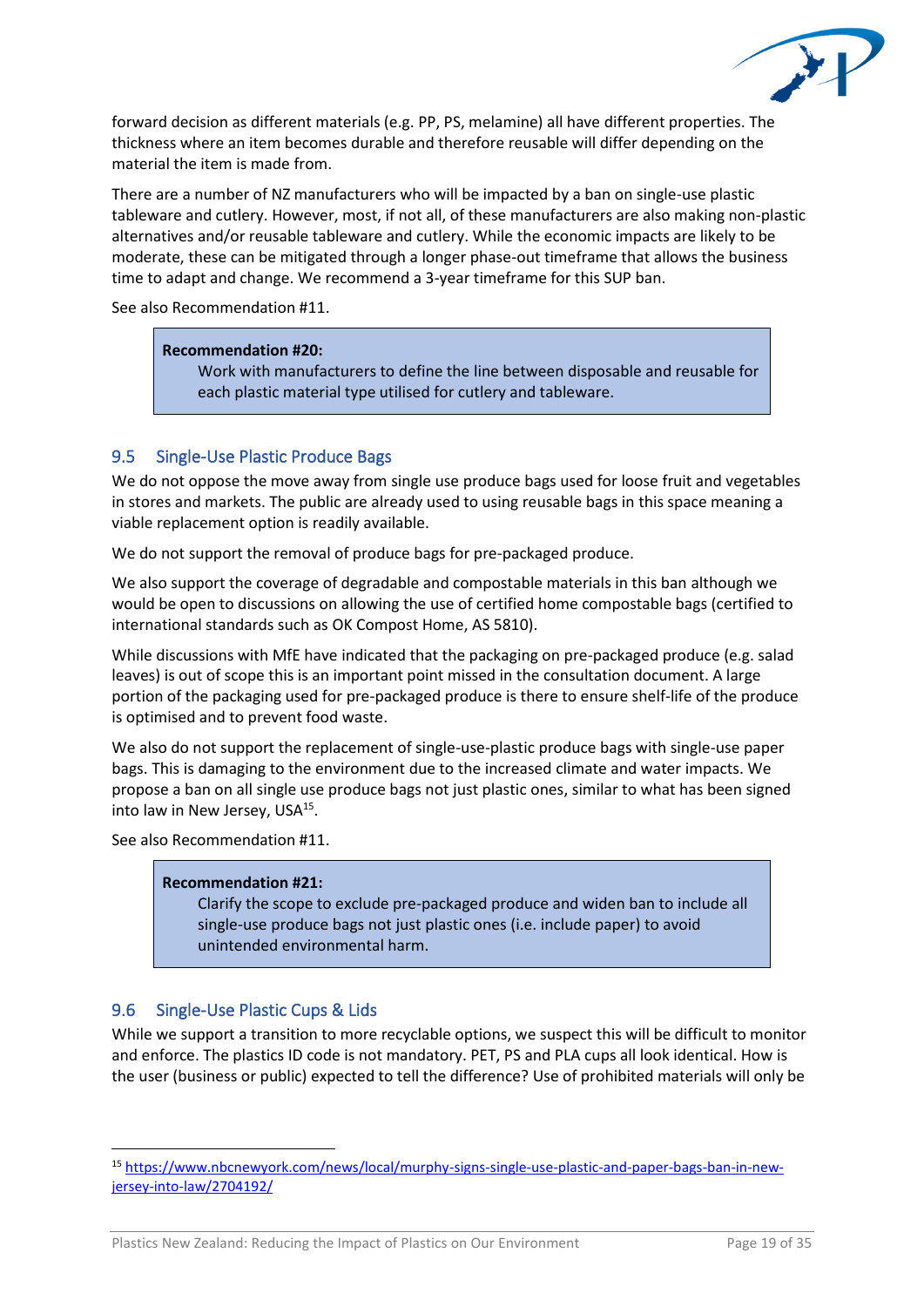

picked up once the materials reach the reprocessor and are found to be contaminating the waste stream. At that point it will be extremely difficult, if not impossible to trace the culprit.

We also find the exclusion of disposable coffee cups and their lids somewhat ridiculous. Their inclusion would create the perfect environment for reuse to thrive. Reusable coffee cups now have wide-spread acceptance and multiple schemes such as CupCycle and AgainAgain are already in action.

Part of the reason we find the exclusion odd is the fact that there is cross-over between the cups used for hot and cold beverages. See the example below. Saying that you can use this packaging format for coffee but not for cold drinks is confusing to the public and does not help move NZ to a circular economy.



Our recommendation is to change the scope to include coffee cups but modify the coverage to allow the use of paper cups with certified compostable lining for both hot and cold beverages. This should be done alongside action to create a stewardship scheme for coffee cups which includes composting at end of life. Plastic-lined coffee cups are already included under the scope of the 'plastic packaging' priority product category. This action would remove the confusion while also removing a nonrecyclable waste stream from NZ.

See also Recommendation #11.

#### **Recommendation #22:**

Include coffee cups in the phase-out. Allow the use of paper cups with certified compostable lining for both hot and cold beverages. Create a product stewardship scheme for these specific cups.

## 9.7 Non-Compostable Produce Labels

In theory we agree with this transition. However, the produce labels should be certified home compostable to ensure that they are successfully biodegrading no matter where they are disposed. The adhesives and inks also need to be carefully considered as these can also cause issues to soil health if the wrong types are used<sup>16</sup>.

There is significant R&D and progress being made already in this area by the leaders in the field; Jenkins Freshpac Systems and Sinclair International. Discussions indicate that mandatory phase-out of non-compostable produce labels will not accelerate the transition. The industry is already on

<sup>&</sup>lt;sup>16</sup> Elmas, Gülnur & Çınar, Gamze. (2018). Toxic Metals in Paper and Paperboard Food Packagings. BioResources. 13. 7560-7580. 10.15376/biores.13.4.7560-7580.

https://www.researchgate.net/publication/328495494 Toxic\_Metals\_in\_Paper\_and\_Paperboard\_Food\_Packa [gings](https://www.researchgate.net/publication/328495494_Toxic_Metals_in_Paper_and_Paperboard_Food_Packagings)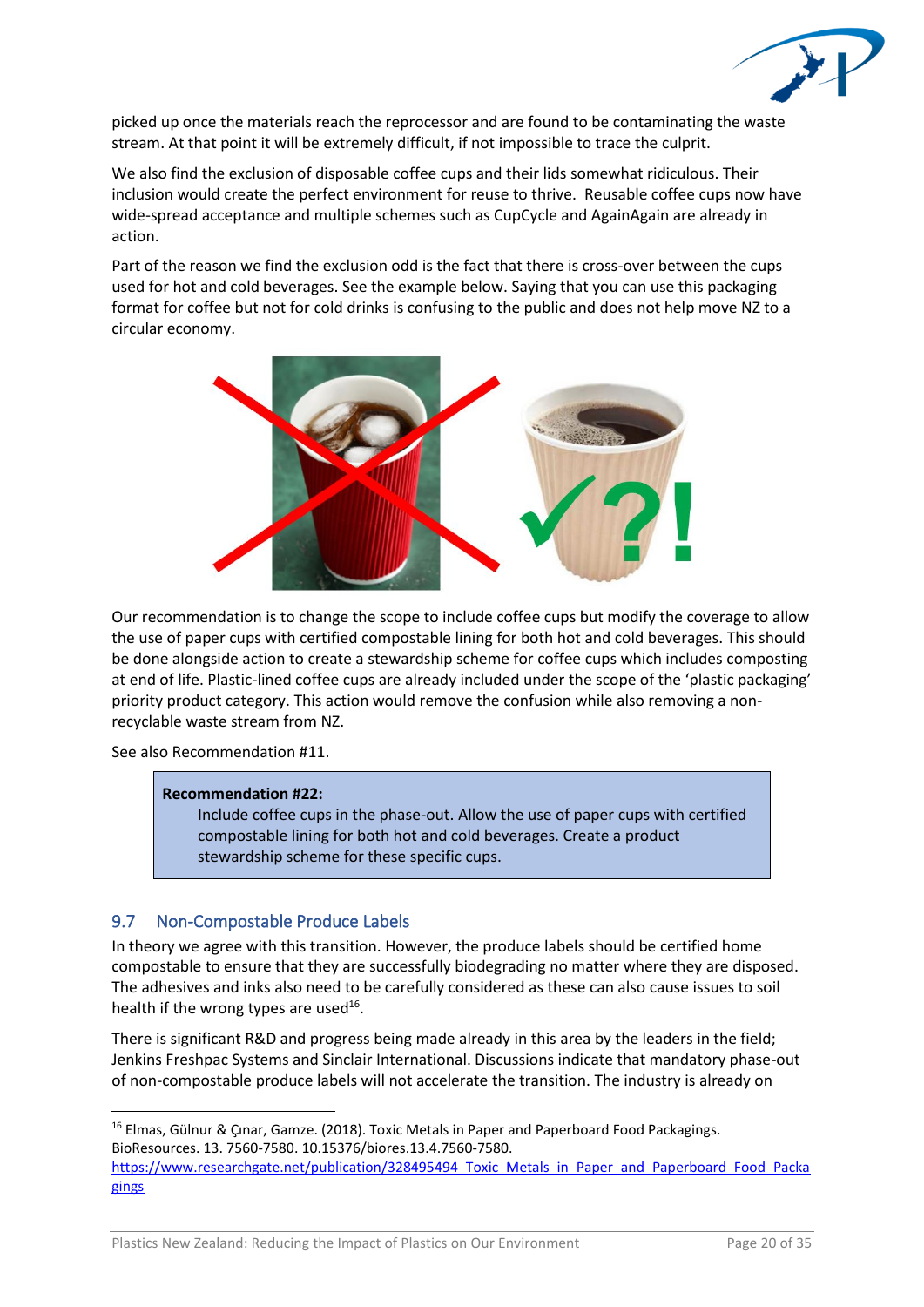

target to achieve certified home compostable produce labels by 2025. A mandatory phase-out would distract from progress as it would result in additional meetings with government officials, retail stakeholders, concerned customers and others across the system.

We also note the use of the word 'sticker'. This denigrates the purpose and function of these highly technical and specialised labels. The items are produce labels not 'stickers'.

#### **Recommendation #23:**

Reconsider a mandatory phase-out for plastic produce labels as this will not accelerate progress towards the industries 2025 goal of certified home compostable produce labels.

### 9.8 Other Problematic Single-Use Items

**Q19: What options could we consider for reducing the use of single-use coffee cups (with any type of plastic lining) and wet wipes that contain plastic? You may wish to consider some of the options discussed in this consultation document or suggest other options.** 

See Section 9.6 for discussion and proposal for single-use coffee cups.

See discussion below for wet wipes.

A large portion of the wet wipes on the market contain plastic. This was clearly shown in the BBC's War on Plastics<sup>17</sup> documentary series and shocked many in both the public and in business. While NZ does not have the love-affair with wipes that the USA or the UK has, there is still a reasonably high consumption. These end up in our waterways in quantity and, along with other waste products, clog sewers on a regular basis<sup>18</sup>. They also frequently cause pipe blockages within homes creating problems for homeowners and landlords.

Globally there is significant movement towards stricter labelling on wet wipes and other related legislation. This includes:

- Requirement of 'Do not flush' on non-flushable wipes<sup>19</sup>.
- Inclusion of written warnings about potential clogs on flushable wipes
- Prohibiting manufacturers from labelling or advertising non-woven disposable products as flushable without prior approval<sup>20</sup>. Approved wipes must be plastic free.

Our recommendations for wet wipes in the NZ context:

- Mandate that labels on wet wipes containing plastic (including biodegradable or compostable plastics) have a clear and obvious 'do not flush' message.
- Mandate that labels on wet wipes containing plastic (including biodegradable or compostable plastics) have a clear 'contains plastic' notification.

While we support the idea of a product stewardship approach or a voluntary agreement, the logistics of this could be challenging. The majority of wipes are imported into NZ and are manufactured by large multi-national corporations. NZ is a very small market for these corporations. Action is likely to be driven from larger markets such as the UK and EU. While there is international movement on solutions for wet wipes it is slow. It is difficult to see how stewardship or an

<sup>17</sup> <https://www.facebook.com/watch/?v=2398115330420515>

<sup>18</sup> <https://www.stuff.co.nz/national/102463890/wiping-out-a-nasty-problem-big-stink-over-flushed-wet-wipes> <sup>19</sup> California AB-1672 Solid waste: premoistened nonwoven disposable wipes

[https://leginfo.legislature.ca.gov/faces/billTextClient.xhtml?bill\\_id=201920200AB1672](https://leginfo.legislature.ca.gov/faces/billTextClient.xhtml?bill_id=201920200AB1672)

<sup>&</sup>lt;sup>20</sup> New York State Senate Bill S5307A<https://www.nysenate.gov/legislation/bills/2015/s5307/amendment/a>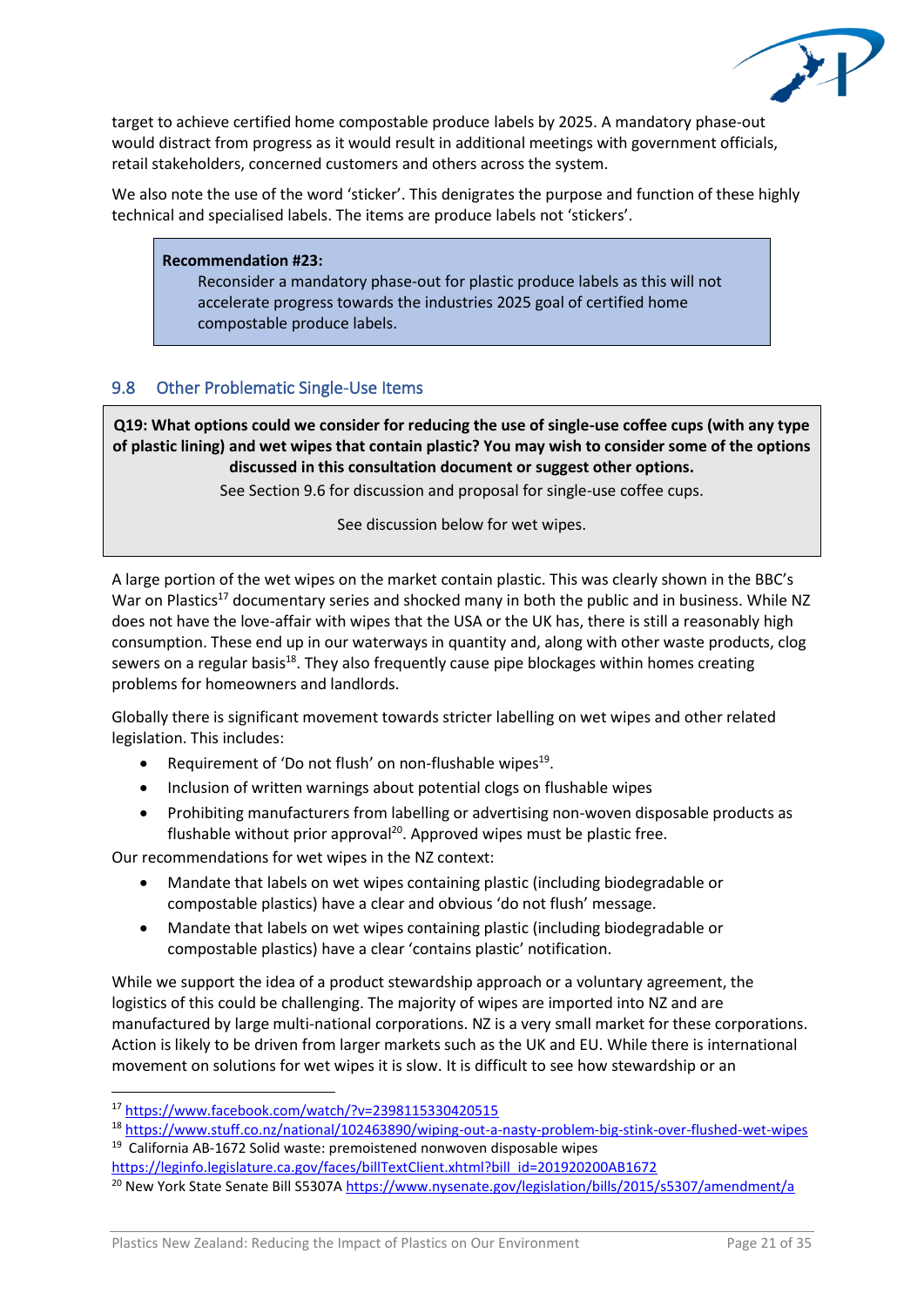

agreement in NZ would create real change. It is more likely to be a 'talk-fest' with minimal real action.

### **Recommendation #24:**

Mandate labelling on wet wipes containing plastic (including biodegradable or compostable plastics) to include 'do not flush' and 'contains plastic' or similar, to make it clear to the public.

# **Q21: What do you consider an appropriate timeframe for working toward a future phase-out of plastic lined disposable coffee cups and wet wipes containing plastic?**

See Section 9.6 for discussion and proposal for single-use coffee cups.

Given the issues that wet-wipes create for the NZ sewerage system and waterways changes should be implemented as soon as possible. Timeframes need to be determined in conjunction with retailers and any local manufacturers.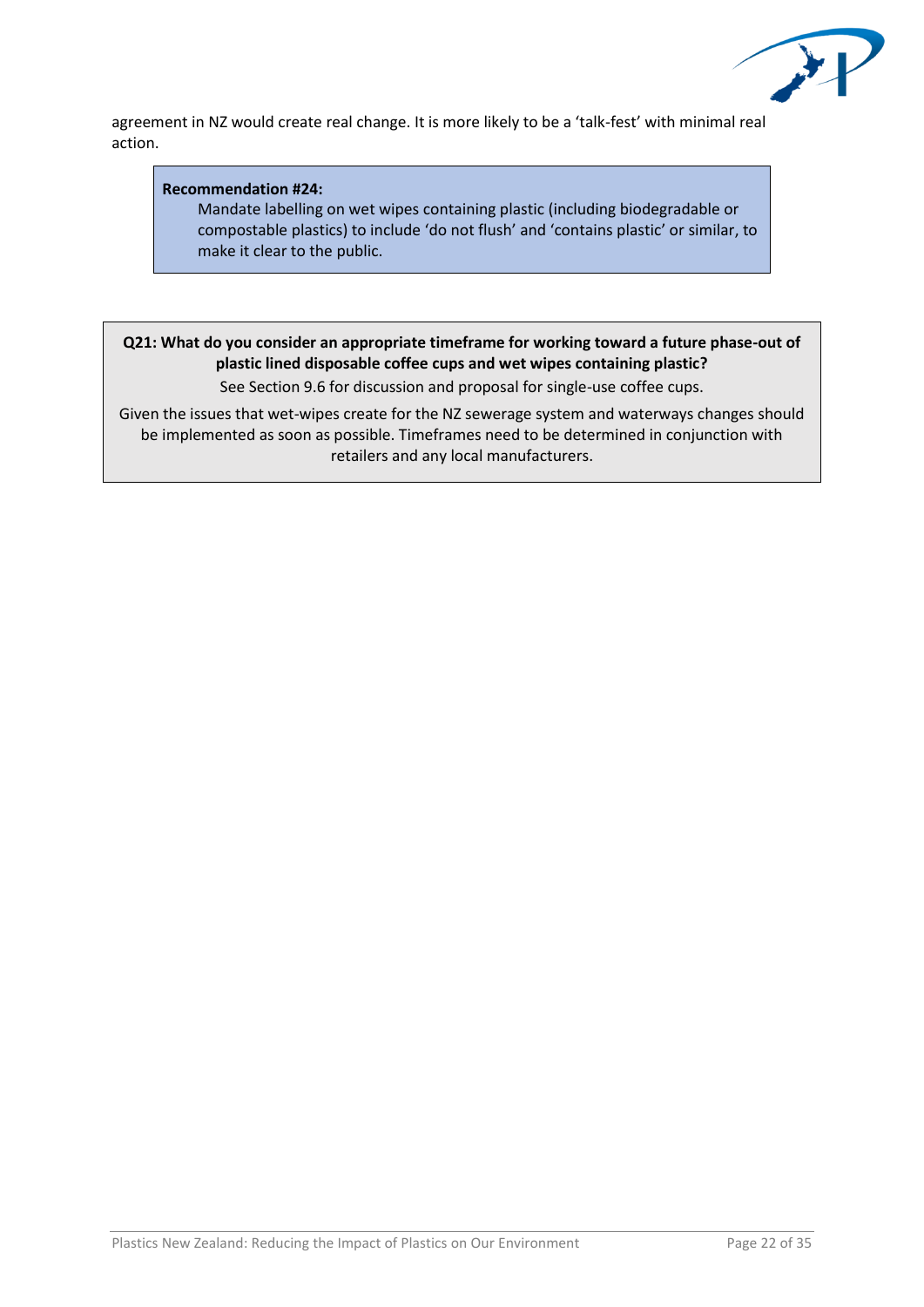

# 10 Appendix 1: Assessment of Options

# 10.1 Assessment Notes – Rigid PVC

The following notes apply to the assessment for Table 13.1. Note that this assessment assumed coverage of all rigid PVC packaging not just that used for Food & Beverage. Removing F&B packaging does not remove PVC from kerbside as the majority of this packaging is in the non-F&B space (e.g. toys, cosmetics, hardware, and other consumer goods).

#### Effectiveness:

- 1. The Packaging Accord was a voluntary agreement. All targets set out in the Accord were met within the target timeframes. We have also seen successful industry driven voluntary agreements around the phase-out of HBCD flame-retardants in construction EPS. A voluntary agreement can be at least 'somewhat' effective.
- 2. Reduction targets, backed up with strong government leadership and associated education and action, would be at least 'somewhat' effective as it would provide industry with clear information as to the direction of the NZ system.
- 3. A mandatory agreement with set targets (Option 9 as proposed in Section 5.0) would therefore be a 'yes' as the combination would be highly effective.
- 4. Labelling would be effective for some consumers but not the majority, so this is analysed as 'minimal' effectiveness. Labelling provides information but does not drive behaviour change. As this material would be diverted to landfill, labelling does not fulfil the objective of eliminating or reducing the amount of packaging to landfill.
- 5. Due to the wide range of properties in rigid PVC packaging materials, product stewardship would be difficult, if not impossible, to implement cost-effectively. This is assessed as 'No' for this reason.
- 6. Option 'No Change' would have 'minimal' to 'somewhat' effectiveness for removal of the rigid PVC packaging. There is already visible change in the market where brands are moving away from PVC to PET. This is assessed as 'minimal' due to the difficulty of changing imported products without regulation, and potential free-riders.

#### Costs:

- 7. Options 1, 2, 6 and 9 (mandatory agreement) are viewed by industry to have similar cost increases for the community, business, and public funds. Overall, these are all analysed as 'somewhat' in regard to implementation without undue costs, given that costs will be incurred by both business and the end-user. For rigid PVC packaging there is generally a readily available alternative. The alternatives do result in some cost to business in regard to higher packaging unit costs, tooling and equipment changes to implement new packaging material and format. All new packaging, particularly in the food & beverage and pharmaceutical space, requires a significant amount of testing to ensure all regulatory and performance requirements are being met. This is therefore assessed as 'somewhat' for cost.
- 8. Product stewardship costs for rigid PVC would be prohibitive as discussed under the Effectiveness discussion above. For this reason, it is assessed as 'No' for cost.
- 9. Recycled content is assessed as 'No' for rigid PVC. PVC is not a specific grade of plastic and can range in properties from fully rigid through to fully flexible. Even within the rigid PVC range there is significant variance in properties. It would be completely infeasible from an economic perspective to collect and sort this PVC into materials that could then be utilised as recycled content. We have also been unable to identify and global research into cycling rPVC back into food packaging.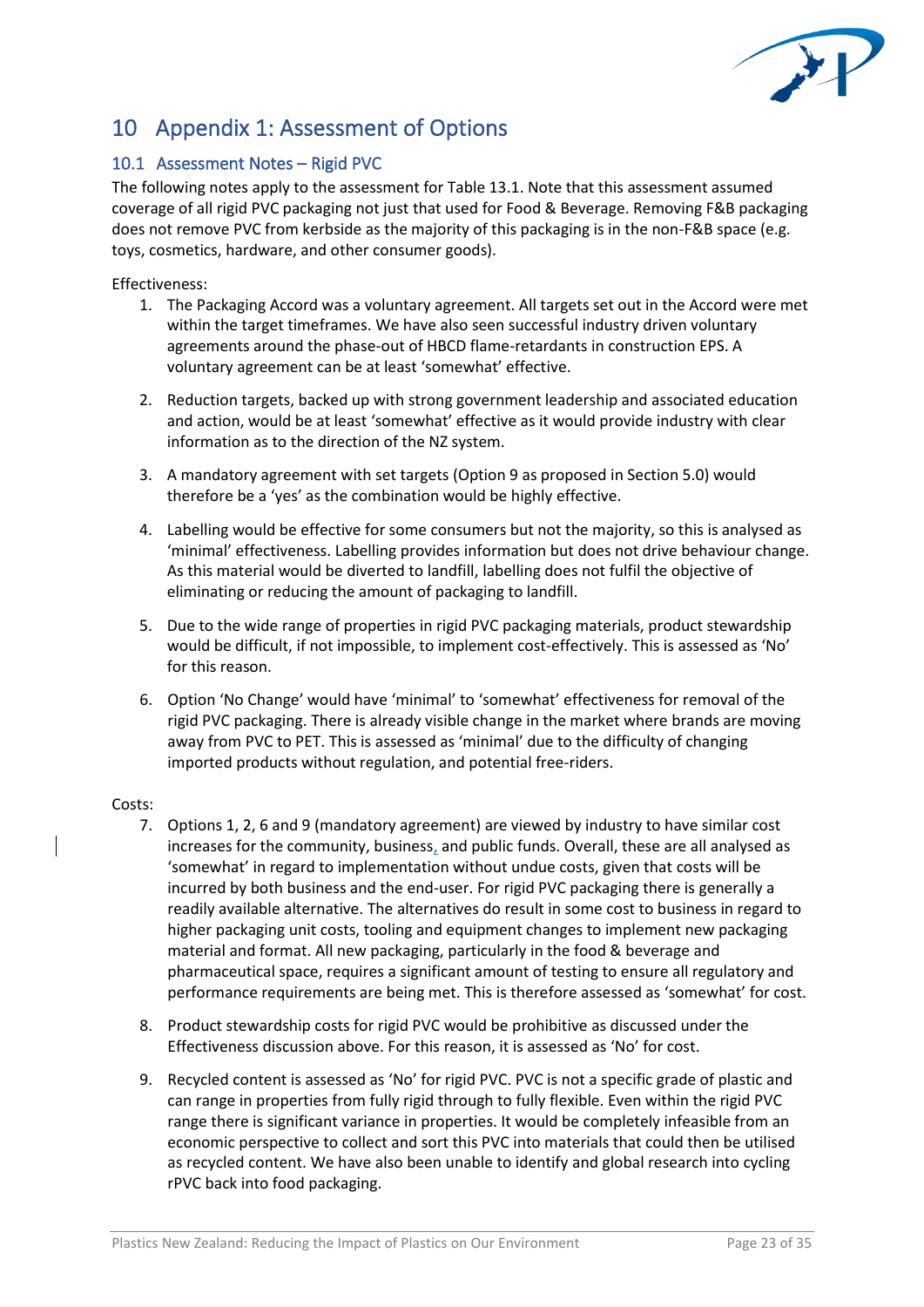

10. For 'No change' option there are no undue costs. Businesses could change as their capex and budgets allowed. Increases in product costs due to changes can be built in over time, and gradually, meaning no undue costs on the consumer or business. While this means an assessment of 'yes' could be made, a 'somewhat' is applied due to uncertainty of engagement of brands.

### Alignment with Strategic Direction:

- 11. The relationships across the plastics, packaging, resource recovery and government sectors in New Zealand are very collaborative and have a common goal of achieving circularity for plastics. Any agreement, reduction targets or other scheme would be instigated with this goal in mind. At minimum therefore any agreement, reduction target set, or other scheme would align 'somewhat' with the strategic direction.
- 12. Labelling is viewed a 'minimal' for this assessment. While it provides information, it does not create actual behaviour change and would therefore not have a significant impact on the removal of the packaging from recycling streams or landfill.
- 13. 'No change' is assessed as minimal. Visible, if slow, change is already occurring in transitioning away from rigid PVC to PET. This cannot therefore be assessed as 'No'.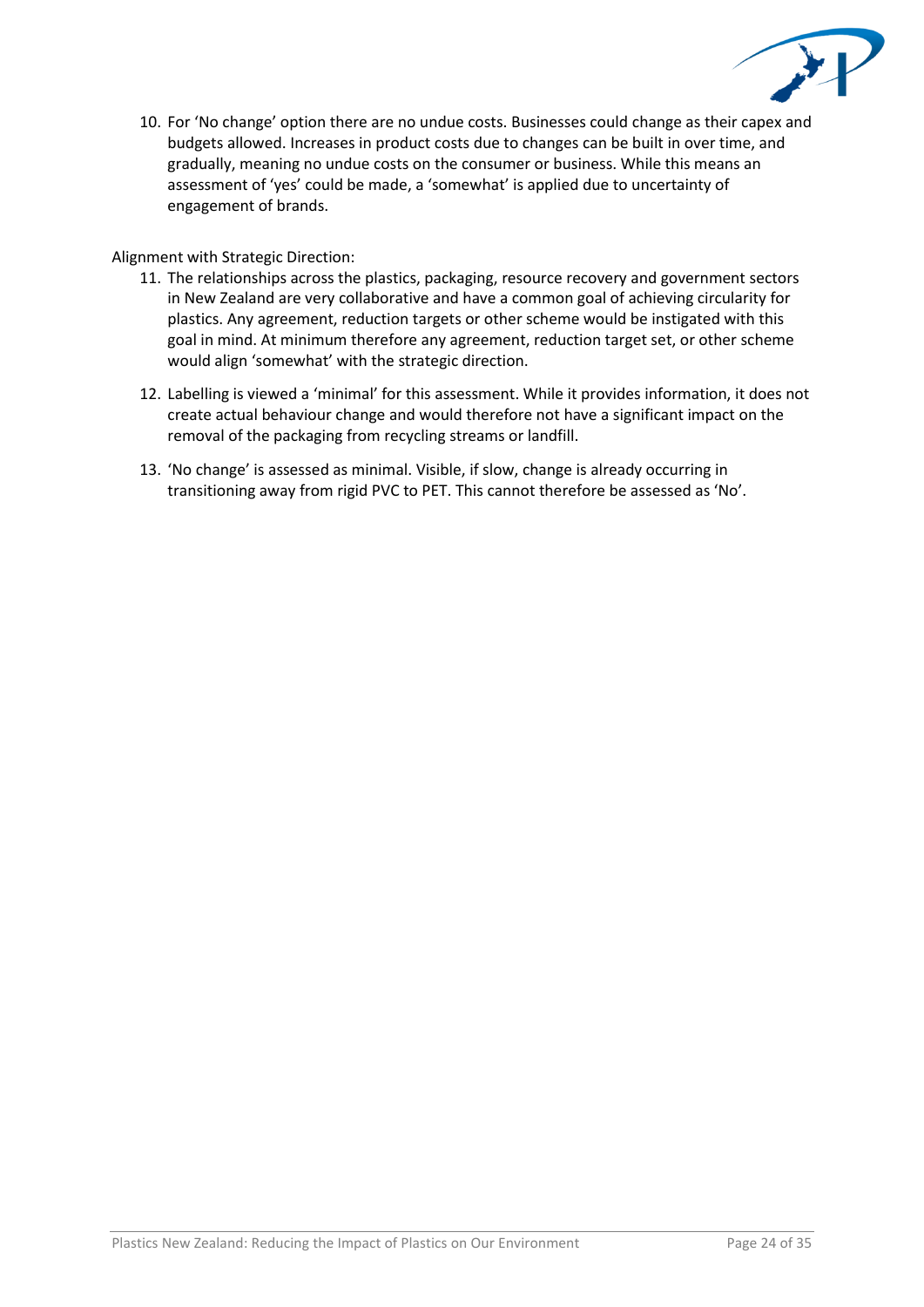

# **Table 13.1 Modified Analysis – PVC Rigid Packaging Only**

| Assessment<br>criterion        | 1. Voluntary<br>agreement /<br>pact | 2. Reduction<br>targets | 3. Labelling<br>requirements | 4. Levy / tax      | 5. Product<br>stewardship | 6. Mandatory<br>phase-out | 7. Mandatory<br>recycled<br>content | 8. No change<br>(ad hoc<br>voluntary<br>action) | 9. Mandatory<br>agreement<br>with targets |
|--------------------------------|-------------------------------------|-------------------------|------------------------------|--------------------|---------------------------|---------------------------|-------------------------------------|-------------------------------------------------|-------------------------------------------|
| <b>Effectiveness</b>           | Somewhat                            | Somewhat                | Minimal                      | Somewhat           | No                        | <b>Yes</b>                | Somewhat                            | Minimal                                         | Yes                                       |
| (triple weighting)             | $(1 \times 3 = 3)$                  | $(1 \times 3 = 3)$      | (0)                          | $(1 \times 3 = 3)$ | $(-1 \times 3 = -3)$      | $(2 \times 3 = 6)$        | $(1 \times 3 = 3)$                  | (0)                                             | $(2 \times 3 = 6)$                        |
| Cost                           | Somewhat                            | Somewhat                | <b>No</b>                    | Somewhat           | No                        | Somewhat                  | <b>No</b>                           | Somewhat                                        | Somewhat                                  |
| (double weighting)             | $(1 \times 2 = 2)$                  | $(1 \times 2 = 2)$      | $(-1 \times 2 = -2)$         | $(1 \times 2 = 2)$ | $(-1 \times 2 = -2)$      | $(1 \times 2 = 2)$        | $(-1 \times 2 = -2)$                | $(1 \times 2 = 2)$                              | $(1 \times 2 = 2)$                        |
| <b>Alignment with</b>          | Somewhat                            | Somewhat                | Minimal                      | Somewhat           | Somewhat                  | <b>Yes</b>                | Yes                                 | Minimal                                         | Yes                                       |
| strategic direction            | (1)                                 | (1)                     | (0)                          | (1)                | (1)                       | (2)                       | (2)                                 | (0)                                             | (2)                                       |
| Achievable under               | Yes                                 | Yes                     | Yes                          | No                 | Yes                       | Yes                       | <b>No</b>                           | Yes                                             | No                                        |
| current legislation            | (2)                                 | (2)                     | (2)                          | $(-1)$             | (2)                       | (2)                       | $(-1)$                              | (2)                                             | $(-1)$                                    |
| <b>Weighted total</b><br>score | 8                                   | 8                       | 0                            | 5                  | $-2$                      | 12                        | $\overline{2}$                      | 4                                               | 9                                         |
| <b>Ranking</b>                 | $3^{rd} =$                          | $3^{rd} =$              | 8 <sup>th</sup>              | 5 <sup>th</sup>    | q <sup>th</sup>           | 1 <sup>st</sup>           | 7 <sup>th</sup>                     | 6 <sup>th</sup>                                 | 2 <sup>nd</sup>                           |

*Scoring: Yes = 2, Somewhat = 1, Minimal = 0, No = -1*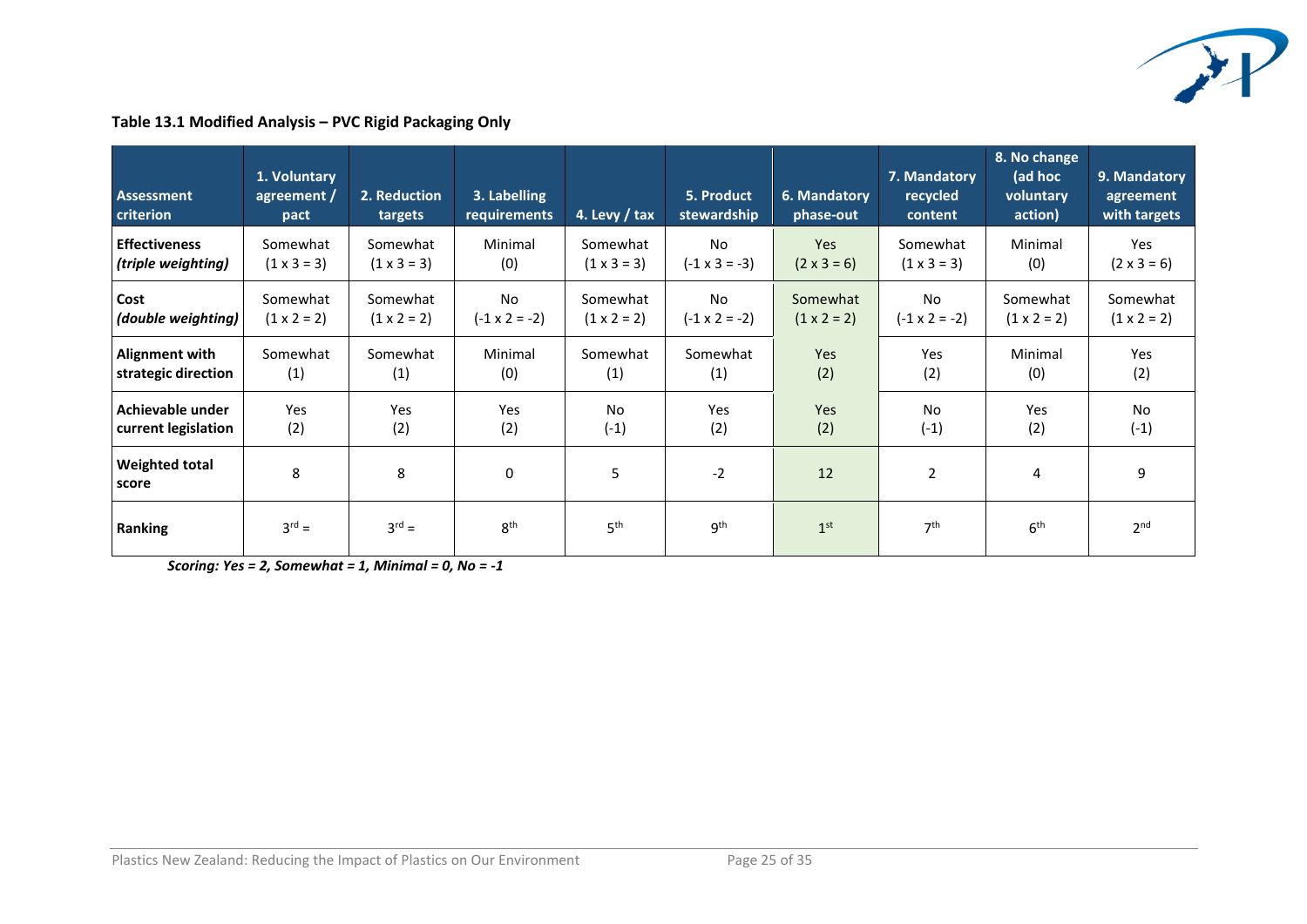# 10.2 Assessment Notes – Flexible PVC

The following notes apply to the assessment for Table 13.2. Note that this assessment assumed coverage of all flexible PVC packaging not just that used for Food & Beverage. Flexible PVC packaging does not enter kerbside collection, except as contamination but impacts soft-plastics recycling. As this scheme will expand under the already declared mandatory product stewardship, flexible PVC is an important consideration. Most of this packaging comes from outside the F&B products. It is extensively used across all consumer retail.

Effectiveness:

- 1. Notes 1, 2, 3, 4 and 6 from Section 13.1 Effectiveness analysis also applicable for flexible PVC.
- 2. Flexible PVC packaging materials have a huge range of properties in terms of flexibility, tear resistance and transmission. Product stewardship would be difficult, if not impossible, to implement cost-effectively. This is assessed as 'No' for this reason.

#### Costs:

- 3. Notes 8, 9 and 10 from Section 13.1 Cost analysis are also applicable for flexible PVC.
- 4. Flexible PVC is used across a very wide range of applications. It is used for food products to prevent oxygen and moisture transmission, thereby prolonging shelf-life and ensuring safety. As PVC is quite rare in its ability to prevent both moisture and gas transmission it is difficult to replace with single-layer packaging. The most likely replacement will therefore be a multi-layer, multi-material flexible packaging format. To achieve this a significant amount of testing is required to ensure regulatory and performance requirements are met. Packaging unit prices would be higher, and costs would be incurred with the tooling and equipment changes required to implement the new packaging.

Flexible PVC packaging in the non-food space is used extensively. For some items, such as cosmetics, the same gas and moisture transmission properties are important. For many others PVC is selected because it is cheap, strong and has excellent transparency to showcase the product. A very large portion of this packaging is imported into New Zealand on finished product. While the costs of changing for each individual item could be relatively neutral (due to being passed on to end-user) it is likely that the costs of implementing this change across the NZ system, and controlling imported packaging in particular, shift this to 'somewhat'.

Options 1, 2, 6 and 9 (mandatory agreement) are therefore assessed as 'neutral' in regard to implementation without undue costs.

Alignment with Strategic Direction:

- 5. Notes 11 and 12 from Section 13.1 Alignment analysis are also applicable to flexible PVC.
- 6. 'No change' is assessed as 'No'. To date very little change has been noted in the flexible PVC packaging space, particularly in the non-F&B space. It is unlikely that significant change would be achieved without a regulatory lever.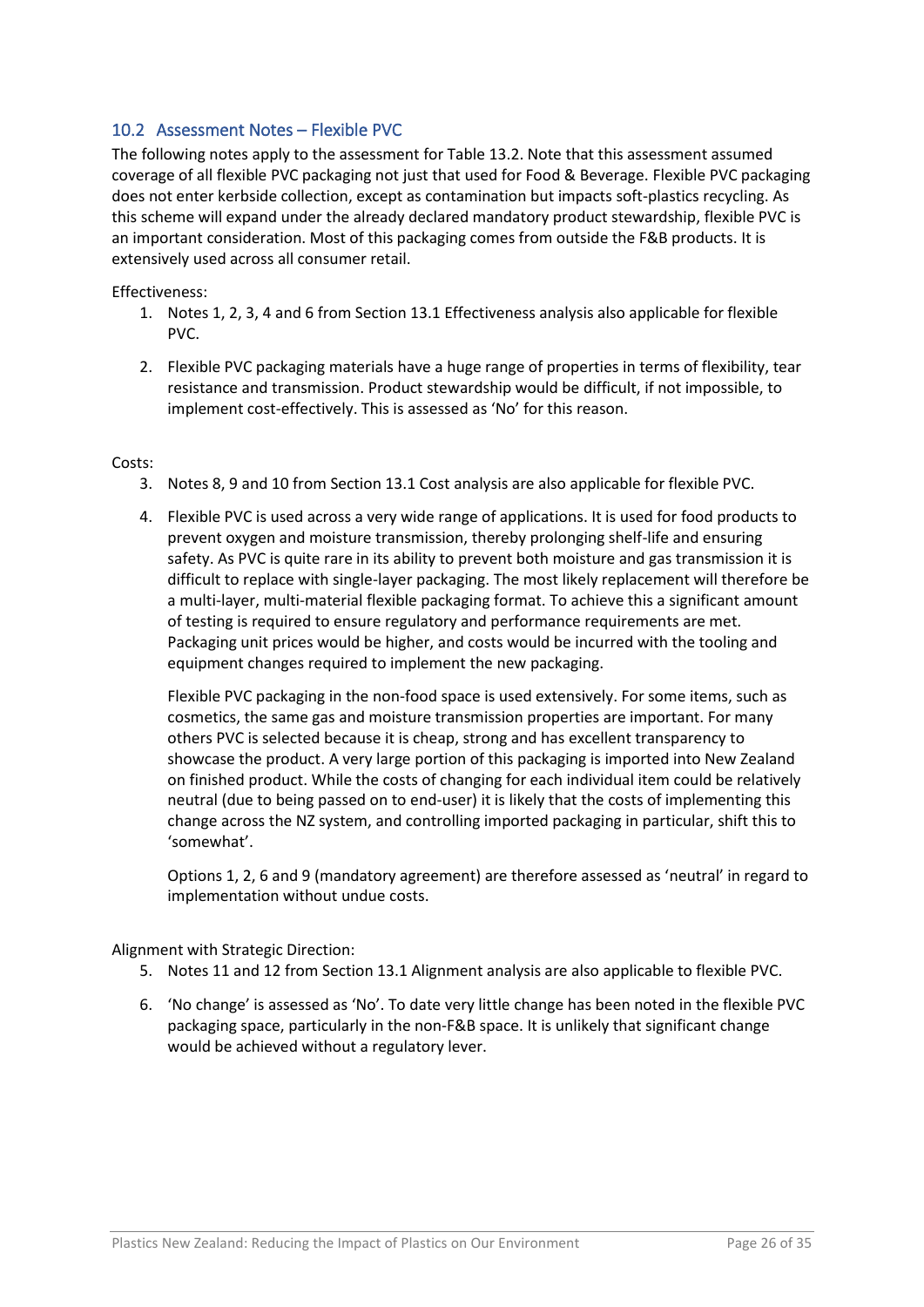

| <b>Assessment</b><br>criterion | 1. Voluntary<br>agreement /<br>pact | 2. Reduction<br>targets | 3. Labelling<br>requirements | 4. Levy / tax      | 5. Product<br>stewardship | 6. Mandatory<br>phase-out | 7. Mandatory<br>recycled<br>content | 8. No change<br>(ad hoc<br>voluntary<br>action) | 9. Mandatory<br>agreement<br>with targets |
|--------------------------------|-------------------------------------|-------------------------|------------------------------|--------------------|---------------------------|---------------------------|-------------------------------------|-------------------------------------------------|-------------------------------------------|
| <b>Effectiveness</b>           | Somewhat                            | Somewhat                | Minimal                      | Somewhat           | No.                       | <b>Yes</b>                | Somewhat                            | Minimal                                         | Yes                                       |
| (triple weighting)             | $(1 \times 3 = 3)$                  | $(1 \times 3 = 3)$      | (0)                          | $(1 \times 3 = 3)$ | $(-1 \times 3 = -3)$      | $(2 \times 3 = 6)$        | $(1 \times 3 = 3)$                  | (0)                                             | $(2 \times 3 = 6)$                        |
| Cost                           | Somewhat                            | Somewhat                | <b>No</b>                    | Somewhat           | No                        | <b>Neutral</b>            | N <sub>o</sub>                      | Somewhat                                        | Somewhat                                  |
| (double weighting)             | $(1 \times 2 = 2)$                  | $(1 \times 2 = 2)$      | $(-1 \times 2 = -2)$         | $(1 \times 2 = 2)$ | $(-1 \times 2 = -2)$      | (0)                       | $(-1 \times 2 = -2)$                | $(1 \times 2 = 2)$                              | $(1 \times 2 = 2)$                        |
| Alignment with                 | Somewhat                            | Somewhat                | Minimal                      | Somewhat           | Somewhat                  | <b>Yes</b>                | Yes                                 | No                                              | Yes                                       |
| strategic direction            | (1)                                 | (1)                     | (0)                          | (1)                | (1)                       | (2)                       | (2)                                 | $(-1)$                                          | (2)                                       |
| Achievable under               | Yes                                 | Yes                     | Yes                          | No                 | Yes                       | Yes                       | No                                  | Yes                                             | <b>No</b>                                 |
| current legislation            | (2)                                 | (2)                     | (2)                          | $(-1)$             | (2)                       | (2)                       | $(-1)$                              | (2)                                             | $(-1)$                                    |
| <b>Weighted total</b><br>score | 8                                   | 8                       | $\mathbf 0$                  | 5                  | $-2$                      | 10                        | $\overline{2}$                      | 3                                               | 9                                         |
| Ranking                        | $3^{rd} =$                          | $3^{rd} =$              | 8 <sup>th</sup>              | 5 <sup>th</sup>    | 9 <sup>th</sup>           | 1 <sup>st</sup>           | 7 <sup>th</sup>                     | 6 <sup>th</sup>                                 | 2 <sup>nd</sup>                           |

**Table 13.2 Modified Analysis – PVC Flexible Packaging Only**

*Scoring: Yes = 2, Somewhat = 1, Minimal = 0, No = -1*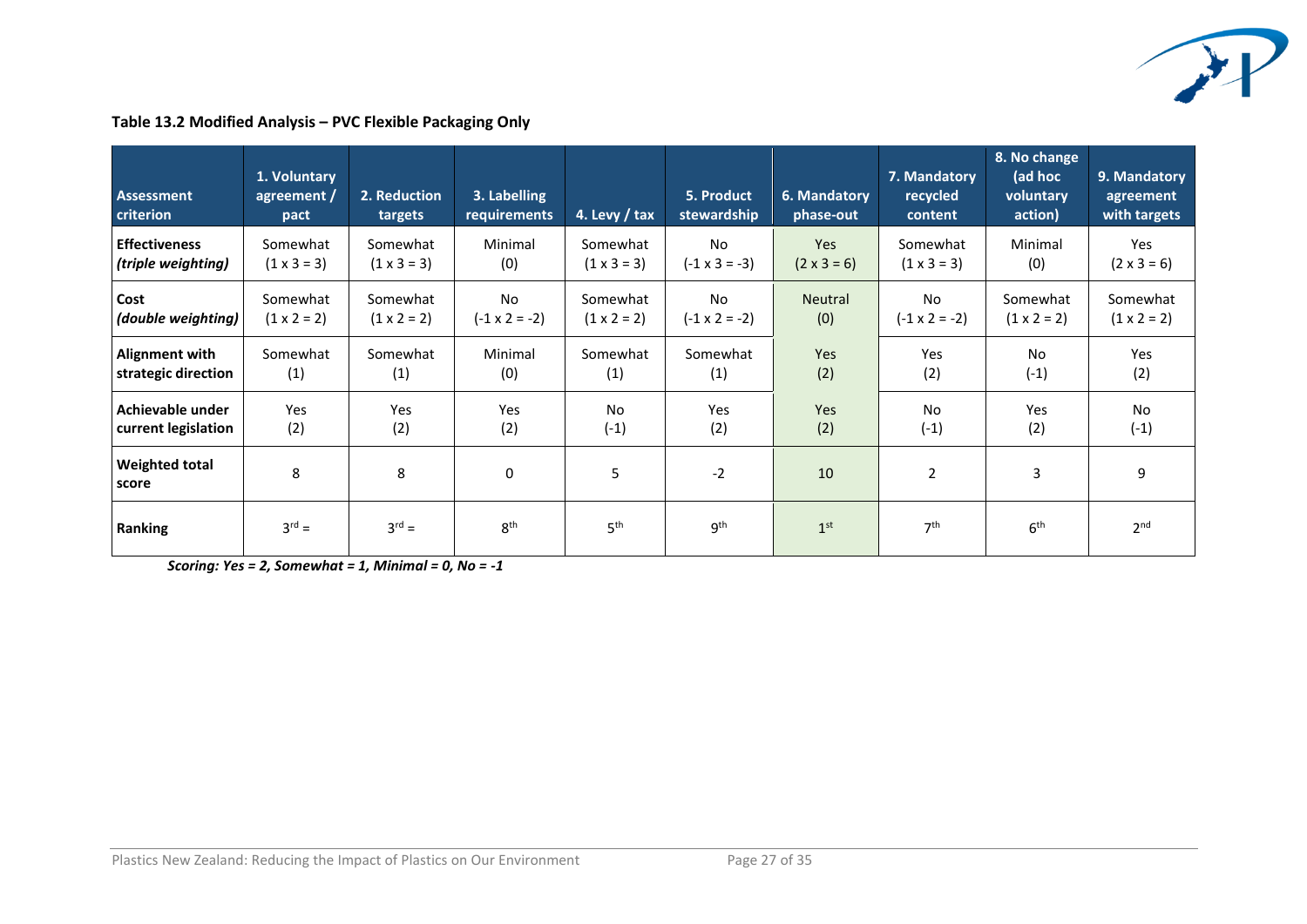# 10.3 Assessment Notes – Rigid Polystyrene (PS)

The following notes apply to the assessment for Table 13.3. This is for rigid polystyrene such as yoghurt 6-packs.

#### Effectiveness:

- 1. Notes 1, 2, 3 and 4 from Section 13.1 Effectiveness analysis are also applicable for rigid PS.
- 2. Rigid PS packaging is very thin walled. As such the tonnage collected at kerbside is minimal, making it uneconomical to sort for reprocessing. However, rigid PS is used for some very specific packaging applications such as yoghurt six-packs and other chilled goods. While kerbside is not the right solution, it is probable that product stewardship involving community collection (eg. schools' program) would be effective. Product stewardship is therefore assessed as 'Somewhat' effective for rigid PS.
- 3. Option 'No Change' is assessed as 'minimal' effectiveness for removal of rigid PS packaging. While there is global movement in this space the high costs involved in changing packaging formats for chilled food means we're unlikely to see wholesale change without regulation.

#### Costs:

- 4. The cost of changing from rigid PS in food packaging is high. Most products using it are manufactured on highly automated, high-speed form-fill-seal lines that are very costly to change or replace. It is also not just a case of changing materials. The entire packaging format requires changing. In some cases, the product formulation will also need modification to sterilise or preserve the food product. The costs of these changes are extremely high; potentially in the millions for each brand-owner. Timeframes are also very challenging as it typically takes years to develop and test new packaging formats. Mandated timeframes alongside the phase-out could give rise to cost overruns if alternatives tested are not feasible and testing needs to be repeated. The costs of mandated phase-out are assessed as 'No' it cannot be implemented without undue costs to business and community.
- 5. Options 1, 2, and 9 (mandatory agreement) are viewed by industry to have similar cost increases for the community, business, and public funds. Overall, these are all analysed as 'neutral' in regard to implementation without undue costs, given that high costs will still be incurred by both business and the end-user. The higher flexibility on timeframes means that changes can be implemented as businesses capex budgets allow however moving this from a 'no' to 'neutral'.
- 6. Product stewardship would involve costs for business but would potentially also involve positive publicity through school-collection programmes or similar. This is therefore assessed as 'somewhat' for rigid PS.
- 7. Recycled content is assessed as 'No' for rigid PS. We have been unable to identify any global research into cycling PS back into food packaging. The costs would therefore be extremely high.
- 8. For 'No change' option there are no undue costs. Businesses could change as their capex and budgets allowed. Increases in product costs due to changes can be built in over time, and gradually, meaning no undue costs on the consumer or business. While this means an assessment of 'yes' could be made, a 'somewhat' is applied due to uncertainty of engagement of brands.

#### Alignment with Strategic Direction:

- 9. Notes 11 and 12 from Section 13.1 Alignment analysis are also applicable to rigid PS.
- 10. 'No change' is assessed as 'Somewhat' for the reasons discussed above.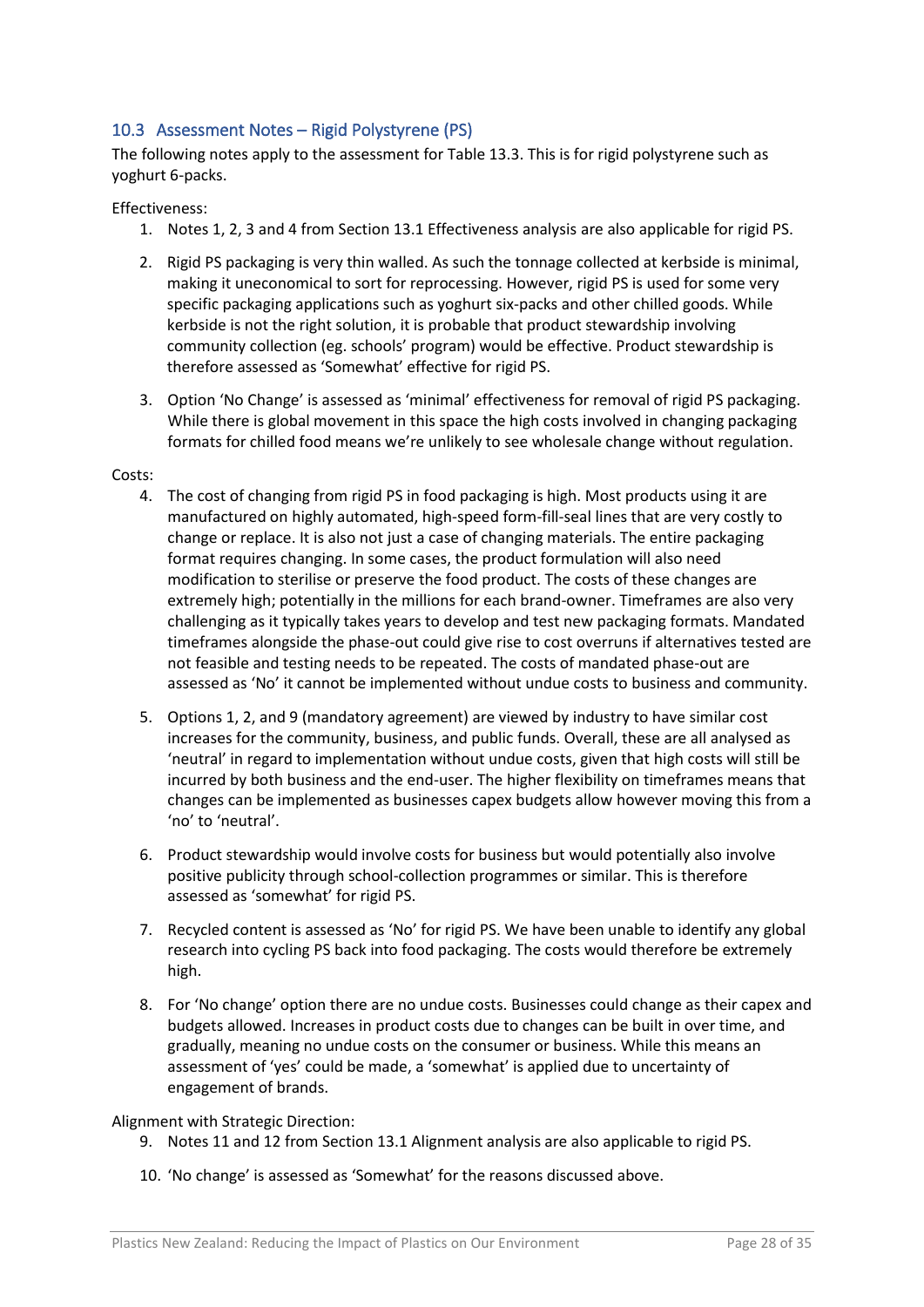

| <b>Assessment</b><br>criterion | 1. Voluntary<br>agreement /<br>pact | 2. Reduction<br>targets | 3. Labelling<br>requirements | 4. Levy / tax      | 5. Product<br>stewardship | 6. Mandatory<br>phase-out | 7. Mandatory<br>recycled<br>content | 8. No change<br>(ad hoc<br>voluntary<br>action) | 9. Mandatory<br>agreement<br>with targets |
|--------------------------------|-------------------------------------|-------------------------|------------------------------|--------------------|---------------------------|---------------------------|-------------------------------------|-------------------------------------------------|-------------------------------------------|
| <b>Effectiveness</b>           | Somewhat                            | Somewhat                | Minimal                      | Somewhat           | Somewhat                  | Yes                       | Somewhat                            | Minimal                                         | Yes                                       |
| (triple weighting)             | $(1 \times 3 = 3)$                  | $(1 \times 3 = 3)$      | (0)                          | $(1 \times 3 = 3)$ | $(1 \times 3 = 3)$        | $(2 \times 3 = 6)$        | $(1 \times 3 = 3)$                  | (0)                                             | $(2 \times 3 = 6)$                        |
| Cost                           | Neutral                             | Neutral                 | <b>No</b>                    | Somewhat           | Somewhat                  | <b>No</b>                 | No                                  | Somewhat                                        | Neutral                                   |
| (double weighting)             | (0)                                 | (0)                     | $(-1 \times 2 = -2)$         | $(1 \times 2 = 2)$ | $(1 \times 2 = 2)$        | $(-1 \times 2 = -2)$      | $(-1 \times 2 = -2)$                | $(1 \times 2 = 2)$                              | (0)                                       |
| <b>Alignment with</b>          | Somewhat                            | Somewhat                | Minimal                      | Somewhat           | Somewhat                  | Yes                       | Yes                                 | Somewhat                                        | Yes                                       |
| strategic direction            | (1)                                 | (1)                     | (0)                          | (1)                | (1)                       | (2)                       | (2)                                 | (1)                                             | (2)                                       |
| Achievable under               | Yes                                 | Yes                     | Yes                          | No                 | Yes                       | Yes                       | No                                  | Yes                                             | No                                        |
| current legislation            | (2)                                 | (2)                     | (2)                          | $(-1)$             | (2)                       | (2)                       | $(-1)$                              | (2)                                             | $(-1)$                                    |
| <b>Weighted total</b><br>score | 6                                   | 6                       | 0                            | 5                  | 8                         | 8                         | $\overline{2}$                      | 5                                               | $\overline{7}$                            |
| Ranking                        | $4^{th} =$                          | $4^{th} =$              | gth                          | $6^{th} =$         | $1st =$                   | $1st =$                   | 8 <sup>th</sup>                     | $6^{\text{th}} =$                               | $3^{\text{rd}} =$                         |

# **Table 13.3 Modified Analysis – Polystyrene Rigid Packaging Only**

*Scoring: Yes = 2, Somewhat = 1, Minimal/Neutral = 0, No = -1*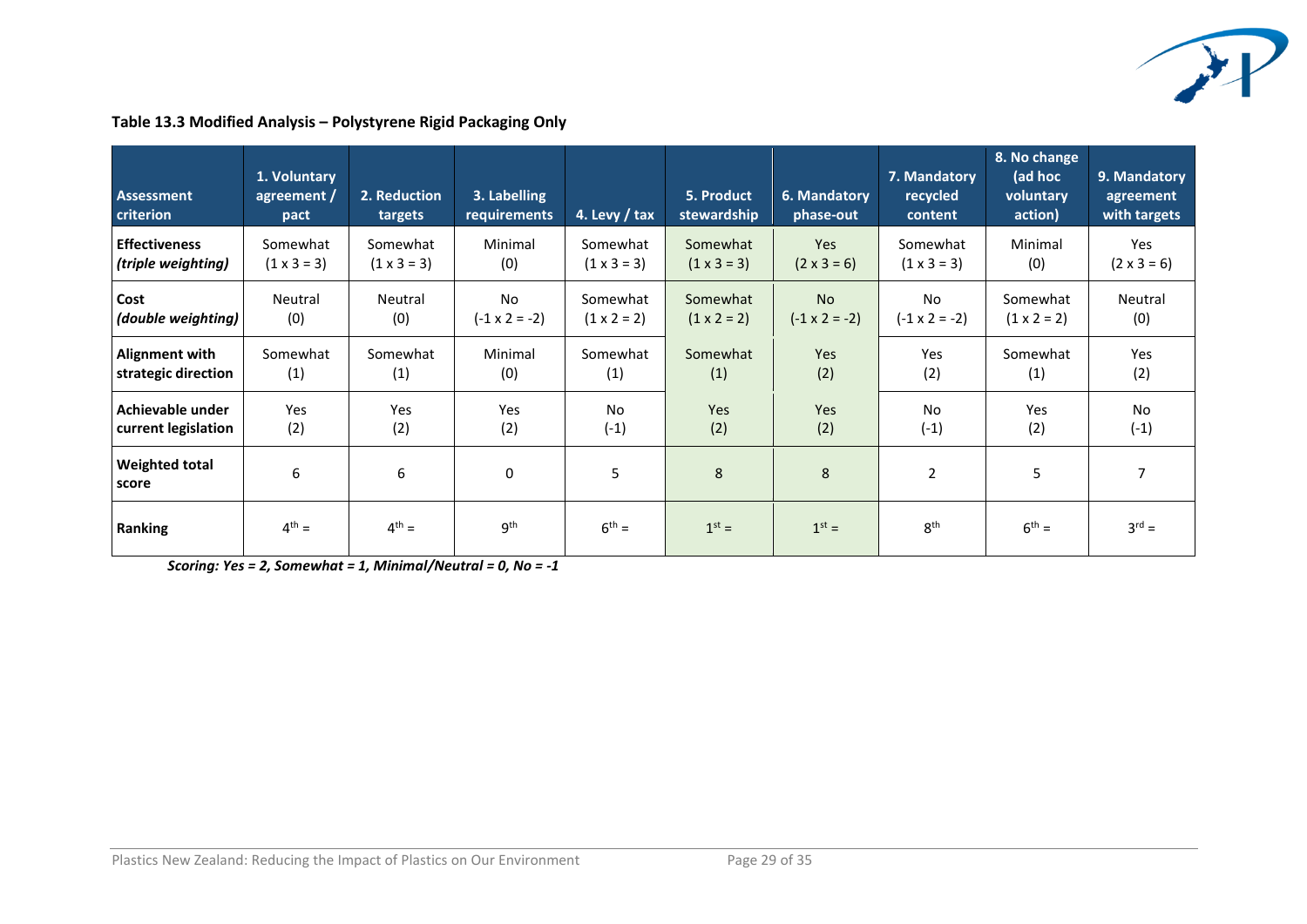# 10.4 Assessment Notes – Expanded Polystyrene (Food)

The following notes apply to the assessment for Table 13.4. They do not apply to the EPS poly-bins used in cold-chain supply lines or the protective packaging used on heavy electronic goods.

#### Effectiveness:

- 1. While voluntary agreements have been shown to be effective for packaging manufacturers, we are unaware of any voluntary agreements in the retail or hospitality space. As most of the EPS packaging in the supermarket is on imported products (e.g. noodle bowls), and the rest is primarily in use in takeaway operations, we view a voluntary agreement as being minimally effective for the removal of EPS packaging. The same applies to Reduction targets that are not mandated.
- 2. Product stewardship would be difficult for this type of packaging. With a large portion being used for food products that permanently contaminate the material (oils, colours, odours), it is also unlikely to be recyclable. As such product stewardship would not be effective for removal of this material from landfill. This is assessed as a 'No'.
- 3. Option 'No Change' is assessed as 'No' effectiveness for removal of this type of EPS packaging, particularly in a post-covid environment where economic pressures are high for the hospitality sector. All alternatives have a higher unit price.
- 4. A mandatory agreement with targets is assessed as 'somewhat'. While it would create movement in the right direction it would be very difficult to capture all businesses within the hospitality sector.

#### Costs:

- 5. There are alternatives available for all EPS packaging of this type. However, the unit cost is higher for most if not all alternatives. While not prohibitive this could have a perceived negative impact on the hospitality sector in the post-covid environment. If timeframes are handled correctly however, the businesses will be able to use up all 'old' EPS packaging and phase-in the new packaging. Costs would be relatively low and passed on to the end-buyer. This is therefore assessed as 'neutral' across options 1, 2, 6 and 9.
- 6. As discussed in point 2 above, product stewardship would be costly and ineffective for this type of packaging. This is therefore assessed as a 'No'.
- 7. Recycled content is assessed as 'No' for this EPS packaging for the contamination reasons discussed in point 2 above.
- 8. For 'No change' option there are no undue costs. Businesses could change as their budgets allowed. Increases in product costs due to changes can be built in over time, and gradually meaning no undue costs on the consumer or business. While this means an assessment of 'yes' could be made, a 'somewhat' is applied due to uncertainty of engagement of the hospitality sector.

Alignment with Strategic Direction:

- 9. Notes 11 and 12 from Section 13.1 Alignment analysis are also applicable to EPS packaging of this type.
- 10. 'No change' is assessed as 'No'. It is unlikely that packaging in the hospitality sector would shift away from EPS in a reasonable timeframe without regulatory levers being applied.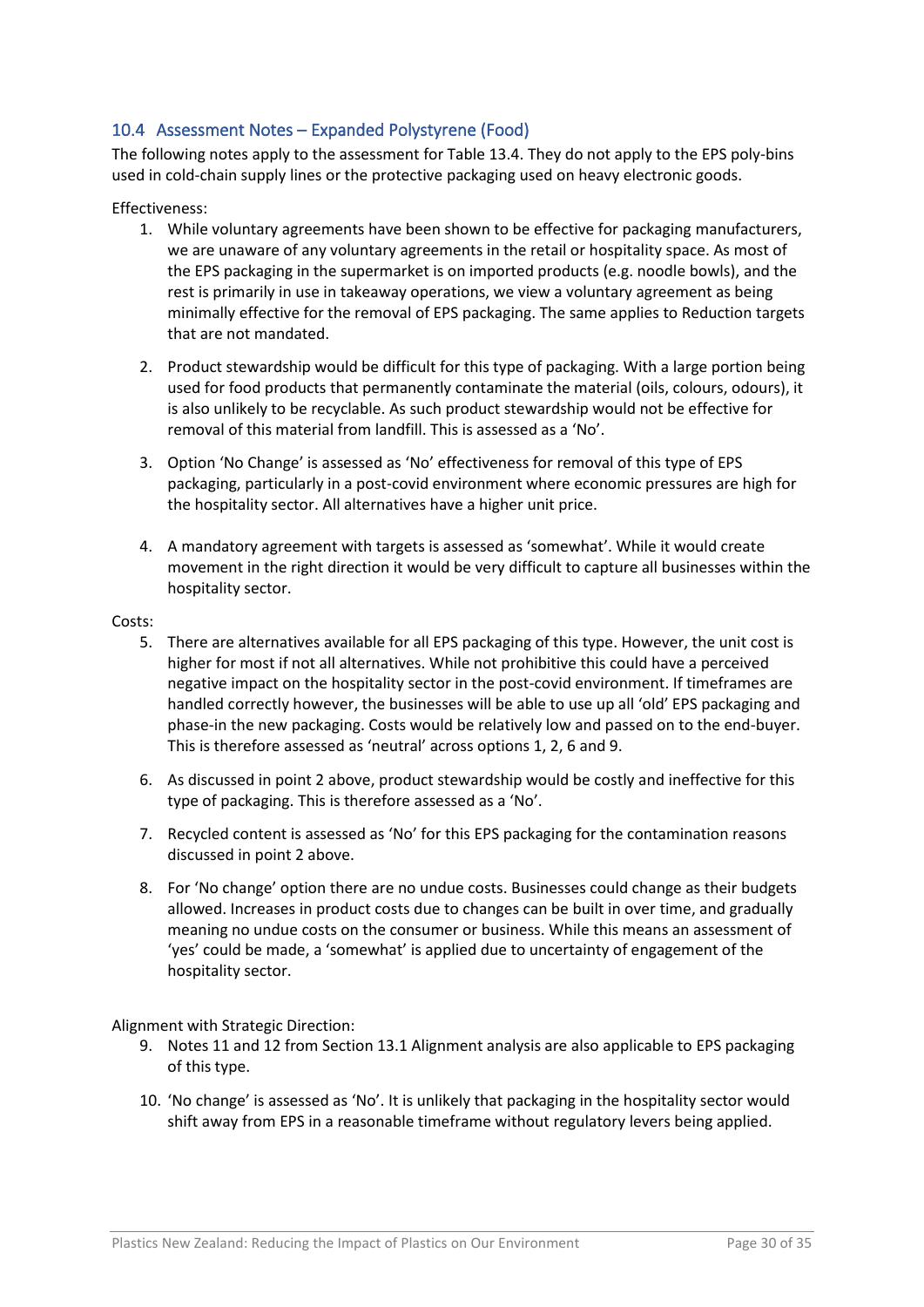

# **Table 13.4 Modified Analysis – EPS (Food) Packaging Only**

| <b>Assessment</b><br>criterion | 1. Voluntary<br>agreement /<br>pact | 2. Reduction<br>targets | 3. Labelling<br><b>requirements</b> | 4. Levy / tax      | 5. Product<br>stewardship | 6. Mandatory<br>phase-out | 7. Mandatory<br>recycled<br>content | 8. No change<br>(ad hoc<br>voluntary<br>action) | 9. Mandatory<br>agreement<br>with targets |
|--------------------------------|-------------------------------------|-------------------------|-------------------------------------|--------------------|---------------------------|---------------------------|-------------------------------------|-------------------------------------------------|-------------------------------------------|
| <b>Effectiveness</b>           | Minimal                             | Minimal                 | Minimal                             | Somewhat           | No                        | <b>Yes</b>                | Somewhat                            | <b>No</b>                                       | Somewhat                                  |
| (triple weighting)             | (0)                                 | (0)                     | (0)                                 | $(1 \times 3 = 3)$ | $(-1 \times 3 = -3)$      | $(2 \times 3 = 6)$        | $(1 \times 3 = 3)$                  | $(-1 \times 3 = -3)$                            | $(1 \times 3 = 3)$                        |
| Cost                           | Neutral                             | Neutral                 | <b>No</b>                           | Somewhat           | No                        | <b>Neutral</b>            | N <sub>o</sub>                      | Somewhat                                        | Neutral                                   |
| (double weighting)             | (0)                                 | (0)                     | $(-1 \times 2 = -2)$                | $(1 \times 2 = 2)$ | $(-1 \times 2 = -2)$      | (0)                       | $(-1 \times 2 = -2)$                | $(1 \times 2 = 2)$                              | (0)                                       |
| <b>Alignment with</b>          | Somewhat                            | Somewhat                | Minimal                             | Somewhat           | Somewhat                  | <b>Yes</b>                | Yes                                 | No                                              | Yes                                       |
| strategic direction            | (1)                                 | (1)                     | (0)                                 | (1)                | (1)                       | (2)                       | (2)                                 | $(-1)$                                          | (2)                                       |
| Achievable under               | Yes                                 | Yes                     | Yes                                 | No                 | Yes                       | Yes                       | N <sub>o</sub>                      | Yes                                             | <b>No</b>                                 |
| current legislation            | (2)                                 | (2)                     | (2)                                 | $(-1)$             | (2)                       | (2)                       | $(-1)$                              | (2)                                             | $(-1)$                                    |
| <b>Weighted total</b><br>score | 3                                   | 3                       | 0                                   | 5                  | $-2$                      | 10                        | 2                                   | 0                                               | 4                                         |
| <b>Ranking</b>                 | $4^{th} =$                          | $4^{th} =$              | $7^{th} =$                          | 2 <sup>nd</sup>    | 9 <sup>th</sup>           | 1 <sup>st</sup>           | 6 <sup>th</sup>                     | $7th$ =                                         | 3 <sup>rd</sup>                           |

*Scoring: Yes = 2, Somewhat = 1, Minimal/Neutral = 0, No = -1*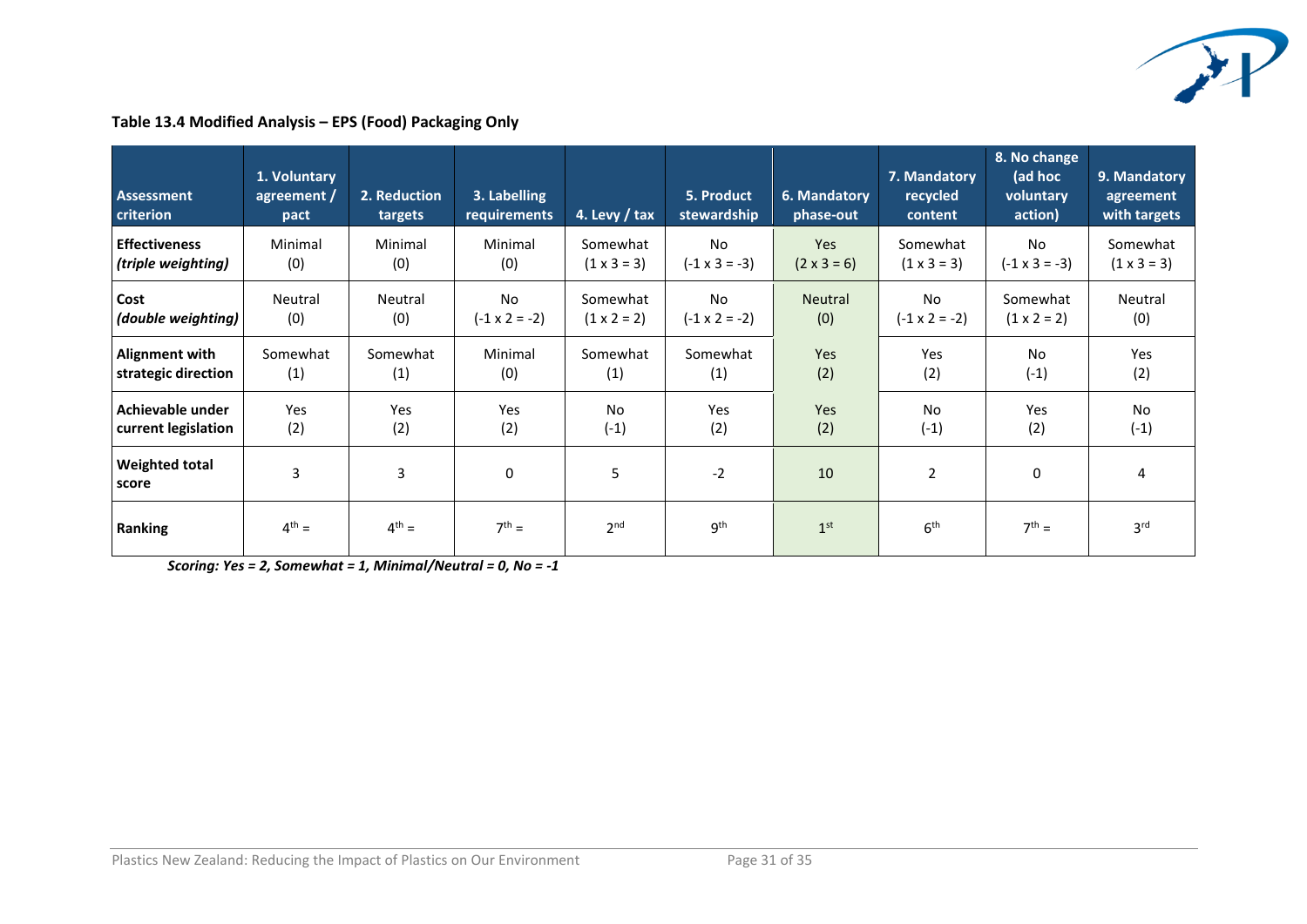# 10.5 Assessment Notes – Expanded Polystyrene (Cold Chain & Protection)

The following notes apply to the assessment for Table 13.5. They only apply to the EPS poly-bins used in cold-chain supply lines or the protective packaging used on heavy electronic goods.

#### Effectiveness:

- 1. Notes 1, 2 and 3 from Section 13.1 effectiveness analysis also applicable for this type of EPS packaging.
- 2. Labelling would not be effective for EPS cold chain and protective packaging so this is analysed as 'no' effectiveness. Labelling does not drive behaviour change.
- 3. Formalised product stewardship, which required the retailers and producers to be involved in ensuring takeback and recycling of necessary EPS packaging, would be effective as shown by the recycling already underway in this space. This is therefore assessed as 'Yes'.
- 4. Option 'No Change' would have 'minimal' to 'somewhat' effectiveness for EPS packaging of this type. See the EPS Sector Group for full details but there are already concerted efforts within the NZ EPS industry to investigate voluntary stewardship on top of the recycling they already do. This would require the big-box retailers to be engaged, therefore it is assessed as 'minimal'.

#### Costs:

- 5. Options 1, 2, 5 and 9 (mandatory agreement) are viewed by industry to have similar cost increases for the community, business, and public funds. Overall, these are all analysed as 'somewhat' in regard to implementation without undue costs, given that costs will be incurred by both business and the end-user.
- 6. Mandatory phase-out of EPS in the cold-chain supply line and for protective packaging has significant impacts on business (see EPS Sector Group Submission). This is assessed as 'No' it cannot be implemented without undue costs.
- 7. Recycled content costs are viewed as having 'minimal' costs for this type of EPS packaging as this is already being carried out by NZ manufacturers.
- 8. For 'no change' option there are no undue costs. Businesses can change as their capex and budgets allow. Increases in product costs due to changes can be built in over time, and gradually, meaning no undue costs on the consumer or business. While this means an assessment of 'yes' could be made, a 'somewhat' is applied due to uncertainty of engagement of retailers.

#### Alignment with Strategic Direction:

- 9. Notes 11 and 12 from Section 13.1 Alignment analysis are also applicable to this type of EPS packaging.
- 10. 'No change' is assessed as 'minimal' alignment due to the uncertainty around the engagement of big-box retailers with no regulatory levers in place.

#### Alignment with Strategic Direction:

11. The implementation of a mandatory phase-out is dropped to 'somewhat'. A phase-out would require modification to the *National Standards for Vaccine Storage and Transportation for Immunisation Providers 2017 (2nd Edition)* as published by the Ministry of Health $21$ .

<sup>&</sup>lt;sup>21</sup> [https://www.health.govt.nz/system/files/documents/publications/national-standards-for-vaccine-storage](https://www.health.govt.nz/system/files/documents/publications/national-standards-for-vaccine-storage-and-transportation-for-immunisation-providers-sep19.pdf)[and-transportation-for-immunisation-providers-sep19.pdf](https://www.health.govt.nz/system/files/documents/publications/national-standards-for-vaccine-storage-and-transportation-for-immunisation-providers-sep19.pdf)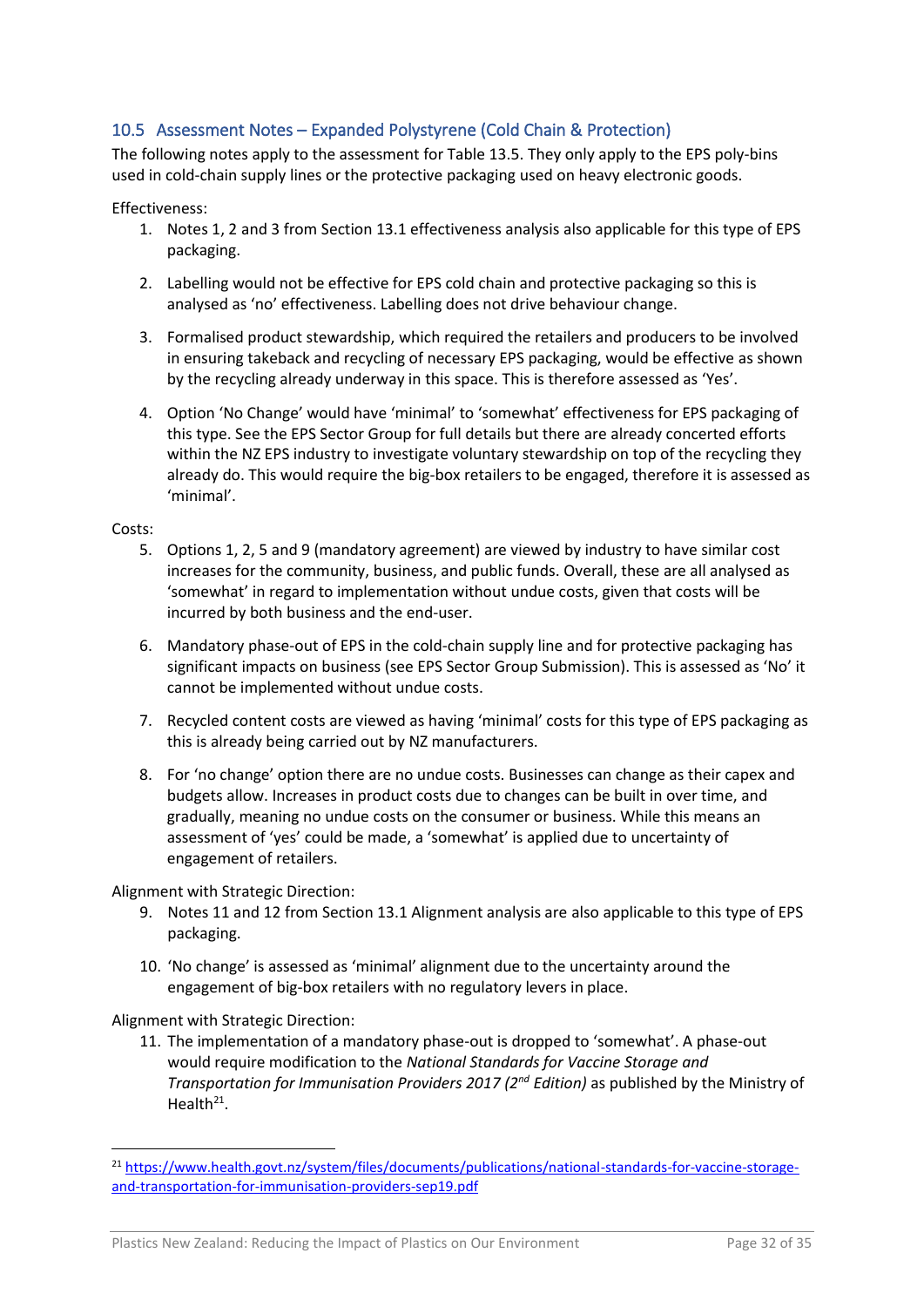

| <b>Assessment</b><br>criterion               | 1. Voluntary<br>agreement /<br>pact | 2. Reduction<br>targets        | 3. Labelling<br>requirements      | 4. Levy / tax                  | 5. Product<br>stewardship      | 6. Mandatory<br>phase-out         | 7. Mandatory<br>recycled<br>content | 8. No change<br>(ad hoc<br>voluntary<br>action) | 9. Mandatory<br>agreement<br>with targets |
|----------------------------------------------|-------------------------------------|--------------------------------|-----------------------------------|--------------------------------|--------------------------------|-----------------------------------|-------------------------------------|-------------------------------------------------|-------------------------------------------|
| <b>Effectiveness</b><br>(triple weighting)   | Somewhat<br>$(1 \times 3 = 3)$      | Somewhat<br>$(1 \times 3 = 3)$ | No<br>$(-1 \times 3 = -3)$        | Somewhat<br>$(1 \times 3 = 3)$ | Yes<br>$(2 \times 3 = 6)$      | Yes<br>$(2 \times 3 = 6)$         | Somewhat<br>$(1 \times 3 = 3)$      | Minimal<br>0                                    | Yes<br>$(2 \times 3 = 6)$                 |
| Cost<br>(double weighting)                   | Somewhat<br>$(1 \times 2 = 2)$      | Somewhat<br>$(1 \times 2 = 2)$ | <b>No</b><br>$(-1 \times 2 = -2)$ | Somewhat<br>$(1 \times 2 = 2)$ | Somewhat<br>$(1 \times 2 = 2)$ | <b>No</b><br>$(-1 \times 2 = -2)$ | Minimal<br>0                        | Somewhat<br>$(1 \times 2 = 2)$                  | Somewhat<br>$(1 \times 2 = 2)$            |
| <b>Alignment with</b><br>strategic direction | Somewhat<br>1                       | Somewhat                       | Minimal<br>0                      | Somewhat                       | Somewhat<br>$\mathbf{1}$       | Yes<br>2                          | Yes<br>2                            | Minimal<br>0                                    | Yes<br>2                                  |
| Achievable under<br>current legislation      | Yes<br>2                            | Yes<br>2                       | Yes<br>2                          | No<br>$-1$                     | Yes<br>$\overline{2}$          | Somewhat<br>1                     | No<br>$-1$                          | Yes<br>2                                        | No<br>$-1$                                |
| <b>Weighted total</b><br>score               | 8                                   | 8                              | $-3$                              | 5                              | 11                             | 7                                 |                                     | 4                                               | 9                                         |
| <b>Ranking</b>                               | $3^{rd} =$                          | $3^{rd} =$                     | 9 <sup>th</sup>                   | 7 <sup>th</sup>                | 1 <sup>st</sup>                | $5^{th} =$                        | $5^{th} =$                          | 8 <sup>th</sup>                                 | 2 <sub>nd</sub>                           |

### **Table 13.5 Modified Analysis – EPS Cold-Chain & Protective Packaging Only**

*Scoring: Yes = 2, Somewhat = 1, Minimal/Neutral = 0, No = -1*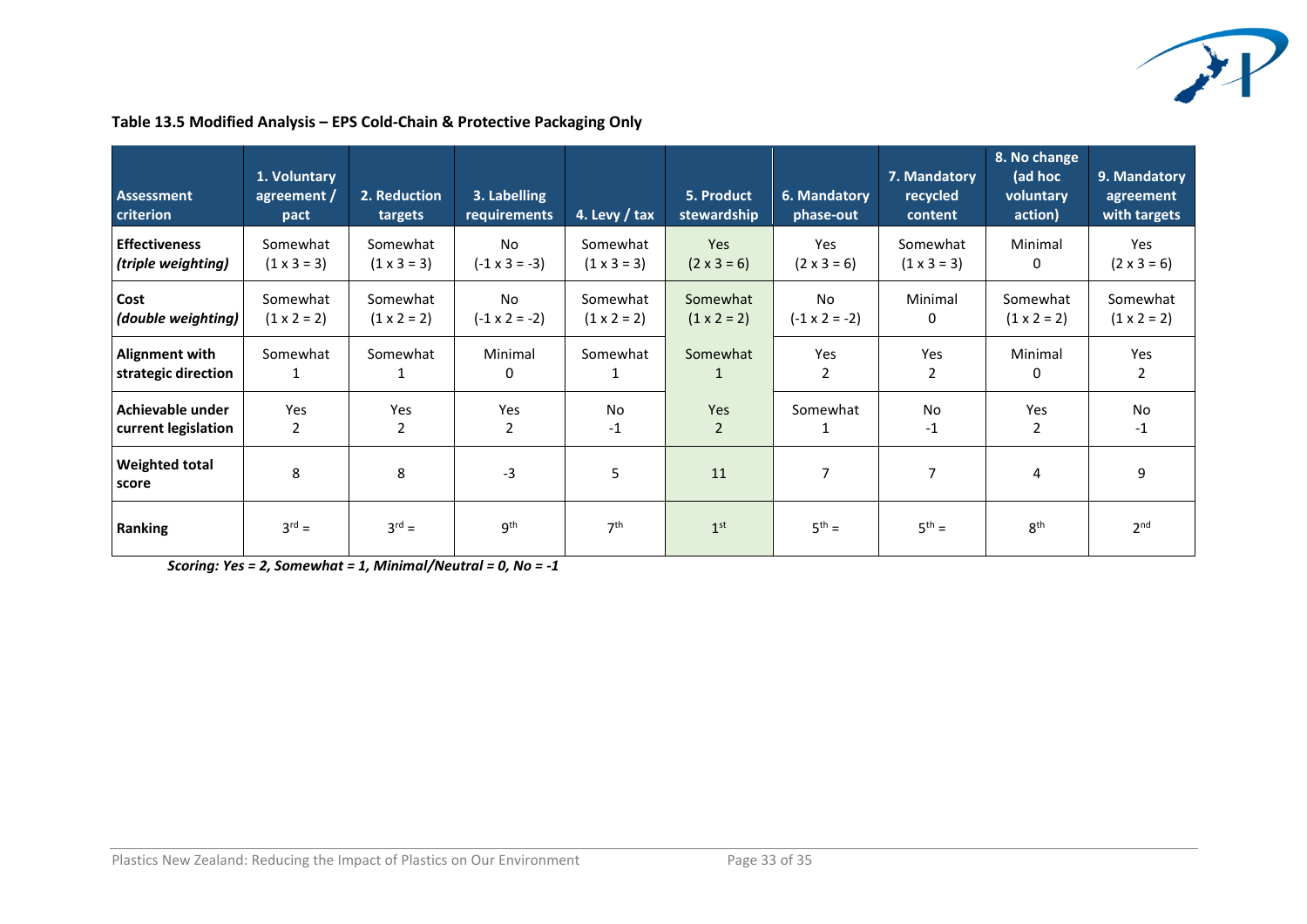# 10.6 Assessment Notes – Single Use Plastic Products

The following notes apply to the assessment for Table 13.5. While the consultation covers seven different products the single-use-nature of their application allows for combination.

#### Effectiveness:

- 1. While voluntary agreements have been shown to be effective for packaging manufacturers, we are unaware of any of these in the retail or hospitality space. As most single use products in scope are sold through these sectors, we view voluntary agreement as being minimally effective for removal of this packaging. This also applies to non-mandated Reduction targets.
- 2. Product stewardship would be difficult and expensive for these types of products and is assessed as having 'minimal' effectiveness. Some consumers would diligently participate in schemes to ensure circularity, however the majority would be unlikely to bother if they couldn't utilise their kerbside recycling collection.
- 3. Labelling would not be effective for these products, indeed for some they are impossible to label. Labelling would provide information advising businesses and consumers of what to do with the packaging but does not drive behaviour change. This is analysed as 'no' effectiveness.
- 4. Option 'No Change' is assessed as 'No' effectiveness for removal of this type of packaging, particularly in a post-covid environment where economic pressures are high for the hospitality sector. All alternatives have a higher unit price.
- 5. A mandatory agreement with targets is assessed as 'somewhat'. While it would create movement in the right direction it would be very difficult to capture all businesses within the hospitality sector.

#### Costs:

- 6. There are alternatives available for all of the single-use items in scope. However, the unit cost is higher for most, if not all alternatives. While not prohibitive, this could have a negative impact on the hospitality sector in the post-covid environment. If timeframes are handled correctly however, the businesses will be able to use up all 'old' EPS packaging and phase-in the new packaging. Costs would be relatively low and passed on to the end-buyer. This is therefore assessed as 'neutral' across options 1, 2, 6 and 9.
- 7. As discussed in point 2 above, product stewardship would be costly and ineffective for these products. This is therefore assessed as a 'No'.
- 8. Recycled content is assessed as 'No' for these products as the majority of the materials used cannot currently be cycled back into food-contact materials. This is unlikely to change in New Zealand in the next decade and costs would be significantly higher for any alternatives utilising globally sourced recyclate (i.e. chemically recycled materials).
- 9. For 'No change' option there are no undue costs. Businesses could change as their budgets allowed. Increases in product costs due to changes can be built in over time, and gradually meaning no undue costs on the consumer or business. While this means an assessment of 'yes' could be made, a 'somewhat' is applied due to uncertainty of engagement of the hospitality sector.

#### Alignment with Strategic Direction:

- 10. Notes 11 and 12 from Section 13.1 Alignment analysis are also applicable to single-useproducts of this type.
- 11. 'No change' is assessed as 'No'. It is unlikely that there would be movement away from these single-use products in a reasonable timeframe without regulatory levers being applied.